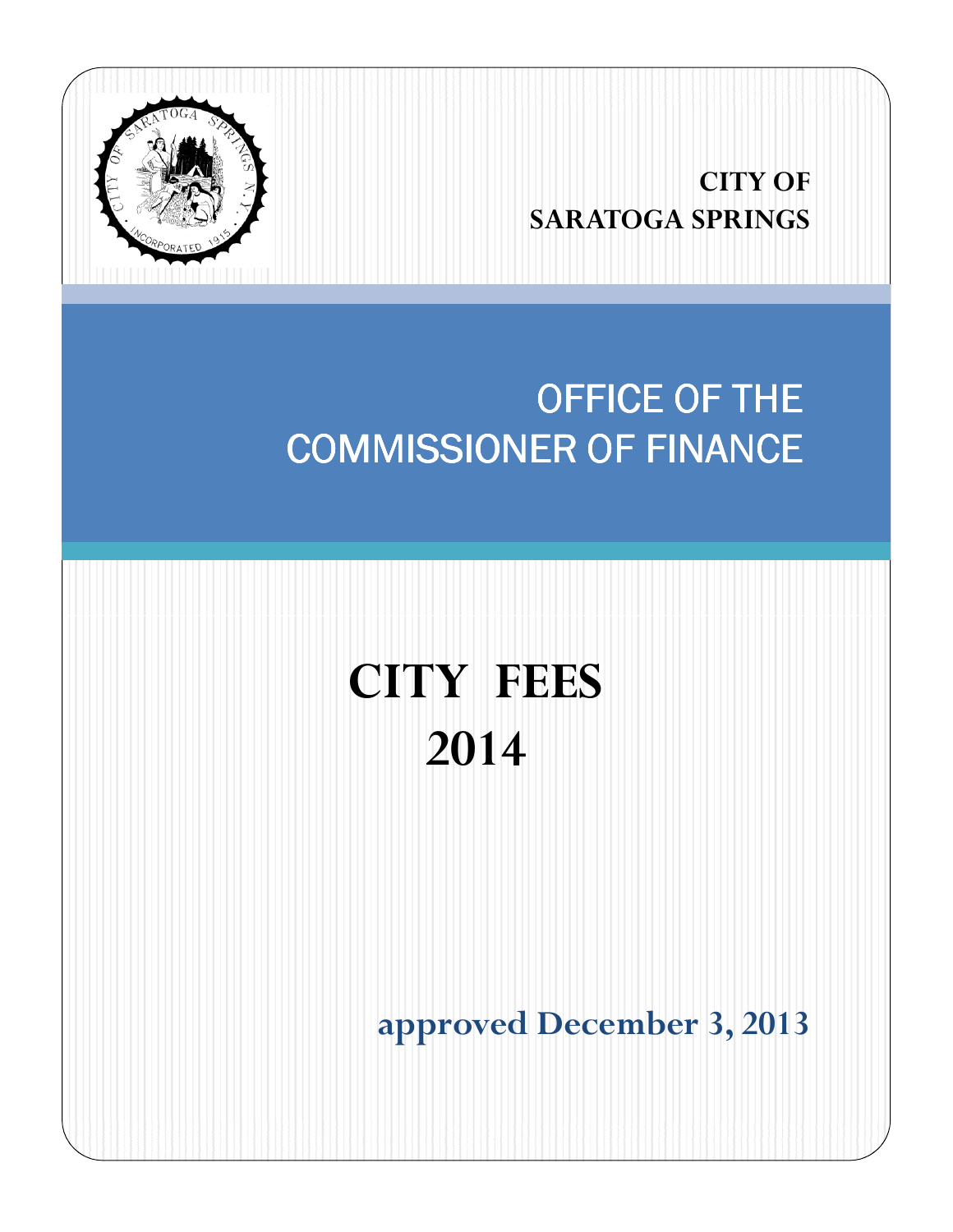| <b>Department of Accounts Fees</b> | 2014                                                                                                                                                                                                                                                                                                                                                                                                                                                              | Fee(s) set by                                            |  |
|------------------------------------|-------------------------------------------------------------------------------------------------------------------------------------------------------------------------------------------------------------------------------------------------------------------------------------------------------------------------------------------------------------------------------------------------------------------------------------------------------------------|----------------------------------------------------------|--|
| A. Dog License Fees                | \$4.00 if dog is spayed or neutered<br>\$15.00 if dog is not spayed or neutered<br>\$3.00 lost tag<br>\$40.00 purebred (up to 10 dogs)-plus an<br>additional \$3.00 fee for each dog not<br>spayed/neutered or \$1.00 fee for each dog                                                                                                                                                                                                                            | <b>City Code</b><br><b>City Code</b><br><b>City Code</b> |  |
|                                    | that is spayed/neutered                                                                                                                                                                                                                                                                                                                                                                                                                                           | <b>City Code</b>                                         |  |
| <b>B.</b> Marriage Licenses        | \$40.00 each license (City gets \$17.50 and<br>State get \$22.50)                                                                                                                                                                                                                                                                                                                                                                                                 | <b>NYS</b>                                               |  |
|                                    | \$10.00 each certified copy (City keeps all)                                                                                                                                                                                                                                                                                                                                                                                                                      | <b>NYS</b>                                               |  |
| C. Hunting/Fishing License         | Set by the State-refer to fee schedule and<br>percentage form                                                                                                                                                                                                                                                                                                                                                                                                     | <b>NYS</b>                                               |  |
| D. Taxi Licenses                   | \$25.00 driver's license-first time<br>\$50.00 renewal driver's license<br>\$5.00 replacement driver's license (not in<br><b>City Code)</b><br>\$94.25 fingerprinting fee (paid to Police<br>Department-\$75.00 goes to Division of<br>Criminal Justice Services, \$18.00 goes to<br>the FBI, and \$1.25 is for postage to and<br>from the FBI-this fee is not stated in the<br><b>City Code)</b><br>\$25.00 fee paid to police Department<br>(Public Safety fee) | <b>City Code</b><br><b>City Code</b><br><b>City Code</b> |  |
|                                    | \$100.00 per vehicle owner licenses fees                                                                                                                                                                                                                                                                                                                                                                                                                          | <b>City Code</b>                                         |  |
| E. Bingo Licenses                  | \$18.75 per date (City gets \$7.50 per date<br>per license and state gets \$11.25)<br>3% fee paid to City on net profit                                                                                                                                                                                                                                                                                                                                           | <b>NYS</b><br><b>NYS</b>                                 |  |
| F. Games of Chance Licenses        | \$25.00 per date (City gets \$10.00 per date<br>and State gets \$15.00)<br>5% fee paid to City on net profit (excludes                                                                                                                                                                                                                                                                                                                                            | <b>NYS</b>                                               |  |
|                                    | <b>Bell Jars)</b>                                                                                                                                                                                                                                                                                                                                                                                                                                                 | <b>NYS</b>                                               |  |
| G. Auction                         | \$25.00 per Auction                                                                                                                                                                                                                                                                                                                                                                                                                                               | <b>City Code</b>                                         |  |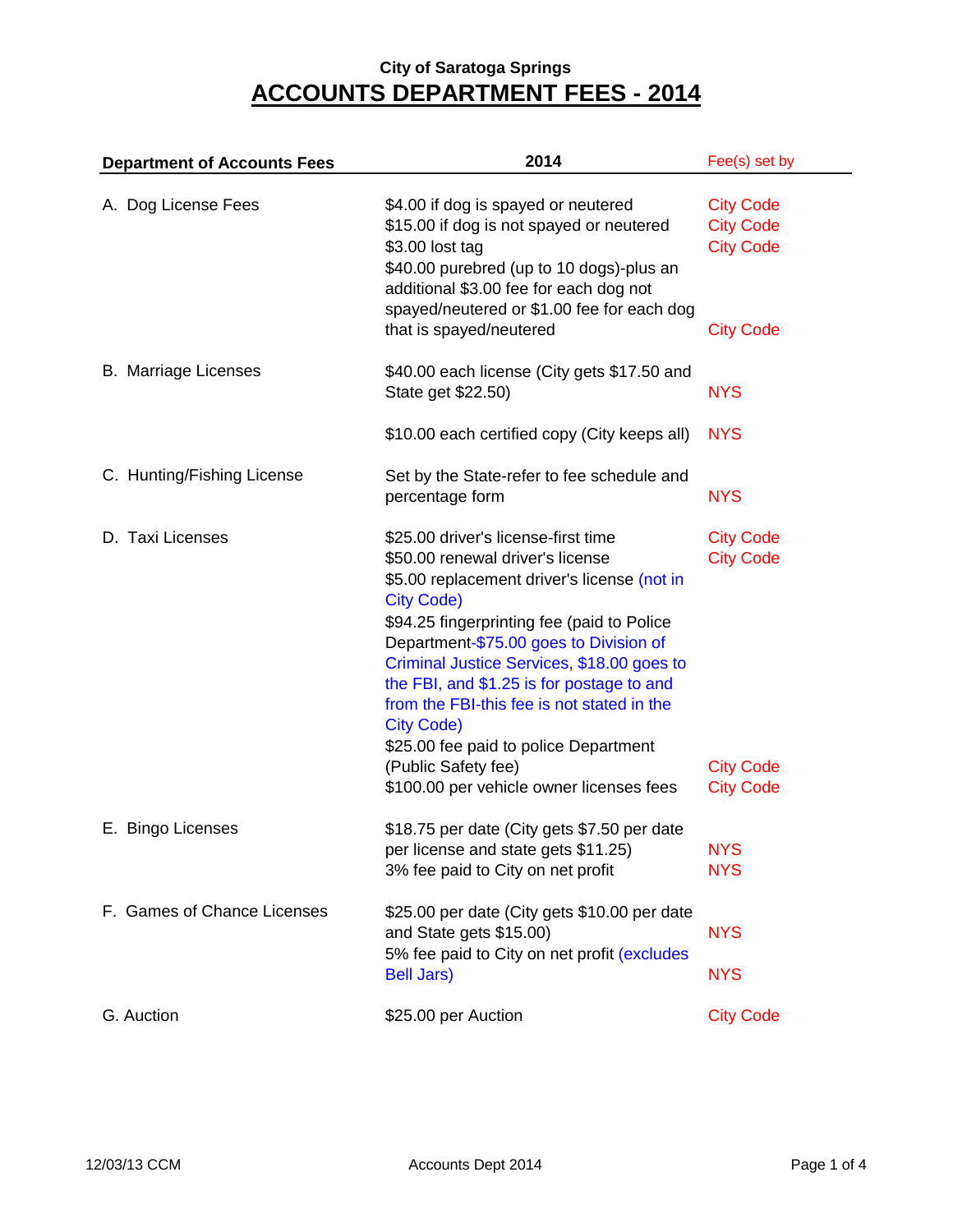| <b>Department of Accounts Fees</b> | 2014                                                                    | Fee(s) set by    |
|------------------------------------|-------------------------------------------------------------------------|------------------|
|                                    |                                                                         |                  |
| H. Amusement                       | \$30.00 per machine up to ten, then \$25.00                             |                  |
|                                    | per machine after the 10th                                              | <b>City Code</b> |
| I. Vendors                         | \$250.00 fixed stands                                                   | <b>City Code</b> |
|                                    | \$250.00 vehicles or trailers                                           | <b>City Code</b> |
|                                    | \$65.00 food or nonfood sales from outdoor<br>vendor displays           | <b>City Code</b> |
|                                    | \$250.00 vendors (all others)-no charge for                             |                  |
|                                    | Saratoga County Veterans-licensed under<br>Article 4 by Saratoga County | <b>City Code</b> |
|                                    | \$5.00 replacement vendor's license badge                               |                  |
|                                    | (not in the City Code)                                                  |                  |
| J. Restaurant                      | Lodging Licensing Fees                                                  | <b>City Code</b> |
|                                    | \$25.00 5 rooms or fewer                                                | <b>City Code</b> |
|                                    | \$50.00 6 to 10 rooms                                                   | <b>City Code</b> |
|                                    | \$75.00 11 to 25 rooms                                                  | <b>City Code</b> |
|                                    | \$100.00 26 to 100 rooms                                                | <b>City Code</b> |
|                                    | \$150.00 100 rooms or above                                             | <b>City Code</b> |
|                                    | \$100.00 Eating and Drinking Licensing Fee City Code                    |                  |
|                                    | \$150.00 Cabaret Licensing Fee                                          | <b>City Code</b> |
|                                    | \$250.00 Fee for all licenses renewed under                             |                  |
|                                    | Chapter 136 of the City Code that have                                  |                  |
|                                    | expired-not listed in the City Code)                                    |                  |
| K. Going Out of Business License   | \$500.00 for first 30 days                                              | <b>NYS</b>       |
|                                    | \$50.00 renewal for 30 days                                             | <b>NYS</b>       |
|                                    | All monies are returned except \$75.00                                  |                  |
|                                    | unless they do not close within 60 days                                 | <b>NYS</b>       |
| L. Copies                          | \$0.25 per page                                                         |                  |
| M. Returned Check fees             | \$25.00 (monies are turned over to Finance                              |                  |
|                                    | when collected)                                                         |                  |
| N. Alarm User Permits              | \$25.00 one time fee-no renewals required                               | <b>City Code</b> |
| O. Sidewalk Café                   | \$15.00 filing fee                                                      | <b>City Code</b> |
|                                    | \$50.00 license fee                                                     | <b>City Code</b> |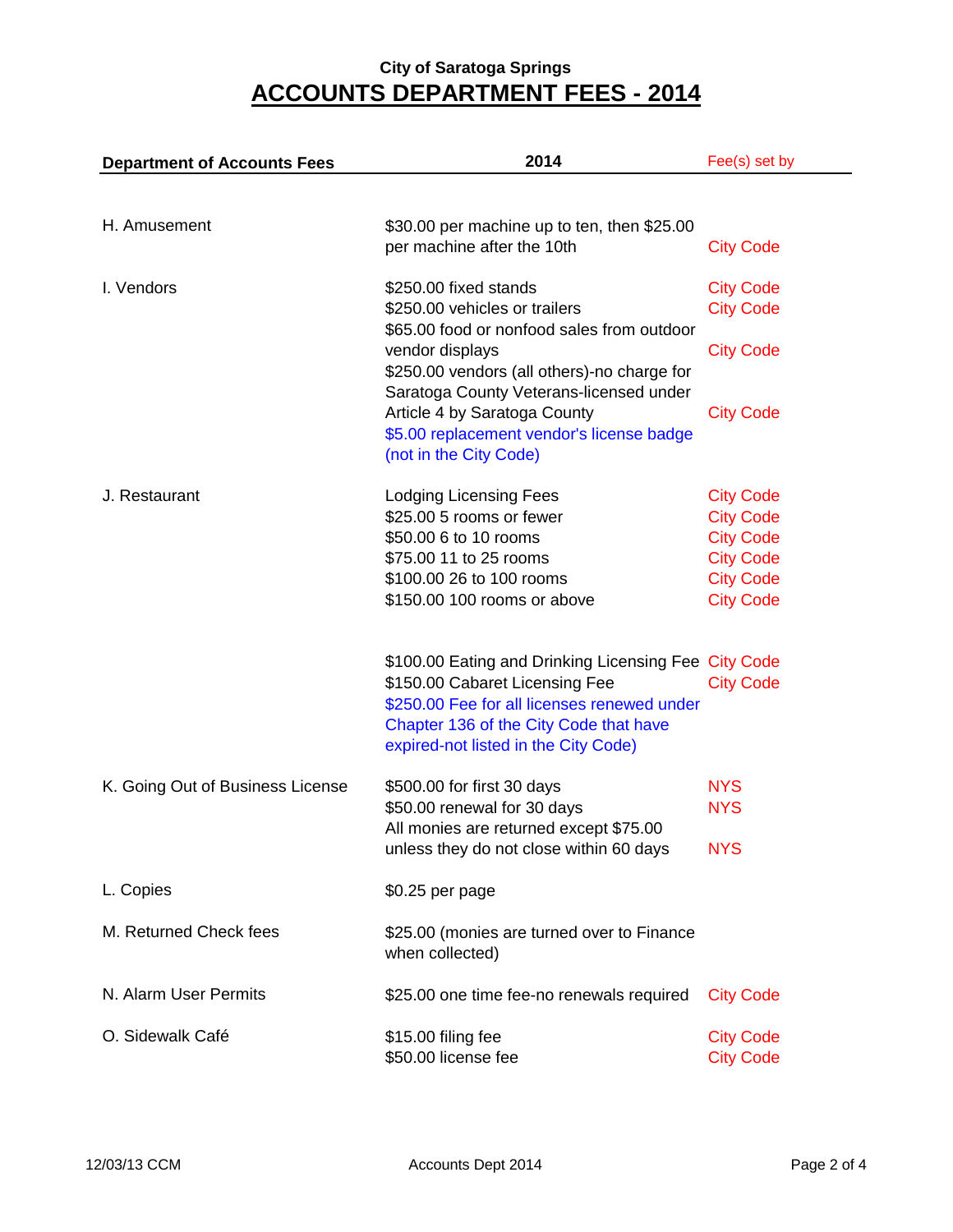| <b>Department of Accounts Fees</b> | 2014                                                                                                                                                                                                                                                                                                                                            | Fee(s) set by                                                                                                              |  |
|------------------------------------|-------------------------------------------------------------------------------------------------------------------------------------------------------------------------------------------------------------------------------------------------------------------------------------------------------------------------------------------------|----------------------------------------------------------------------------------------------------------------------------|--|
|                                    |                                                                                                                                                                                                                                                                                                                                                 |                                                                                                                            |  |
| P. Special Events                  | \$50.00 per day                                                                                                                                                                                                                                                                                                                                 | <b>City Code</b>                                                                                                           |  |
| Q. Vessels                         | \$25.00 per calendar year                                                                                                                                                                                                                                                                                                                       | <b>City Code</b>                                                                                                           |  |
| R. Garage Sign Ads                 | \$75/mo. For local businesses<br>\$200/mo. For regional businesses<br>\$300/mo. For national businesses                                                                                                                                                                                                                                         |                                                                                                                            |  |
| S. Junk Yards                      | $$5.00$ per year                                                                                                                                                                                                                                                                                                                                | <b>City Code</b>                                                                                                           |  |
| <b>T. Vital Statistics</b>         | \$10.00 per certified copy (birth and death<br>records)                                                                                                                                                                                                                                                                                         | <b>NYS</b>                                                                                                                 |  |
| U. Genealogical                    | Fees are per requested number of years to<br>be searched<br>1-3 years \$22.00<br>4-10 years \$42.00<br>5-20 years \$62.00<br>21-30 years \$82.00<br>31-40 years \$102.00<br>41-50 years \$122.00<br>51-60 years \$142.00<br>61-70 years \$162.00                                                                                                | <b>NYS</b><br><b>NYS</b><br><b>NYS</b><br><b>NYS</b><br><b>NYS</b><br><b>NYS</b><br><b>NYS</b><br><b>NYS</b><br><b>NYS</b> |  |
| V. Special Livery (Equine)         | \$250.00 owner's license fee and \$50.00<br>each additional carriage<br>\$10.00 initial driver's license<br>\$35.00 renewal driver's license<br>\$100.00 fingerprinting fee (\$75.00 goes to<br><b>Division of Criminal Justice Services,</b><br>\$25.00 goes to the Department of Public<br>Safety-this fee is not stated in the City<br>Code) | <b>City Code</b><br><b>City Code</b><br><b>City Code</b>                                                                   |  |
| W. Special Livery (Motorized)      | \$250.00 owner's license fee and \$50.00<br>each additional vehicle<br>\$10.00 initial driver's license<br>\$35.00 renewal driver's license<br>\$100.00 fingerprinting fee (\$75.00 goes to<br><b>Division of Criminal Justice Services,</b><br>\$25.00 goes to the Department of Public<br>Safety-this fee is not stated in the City<br>Code)  | <b>City Code</b><br><b>City Code</b><br><b>City Code</b>                                                                   |  |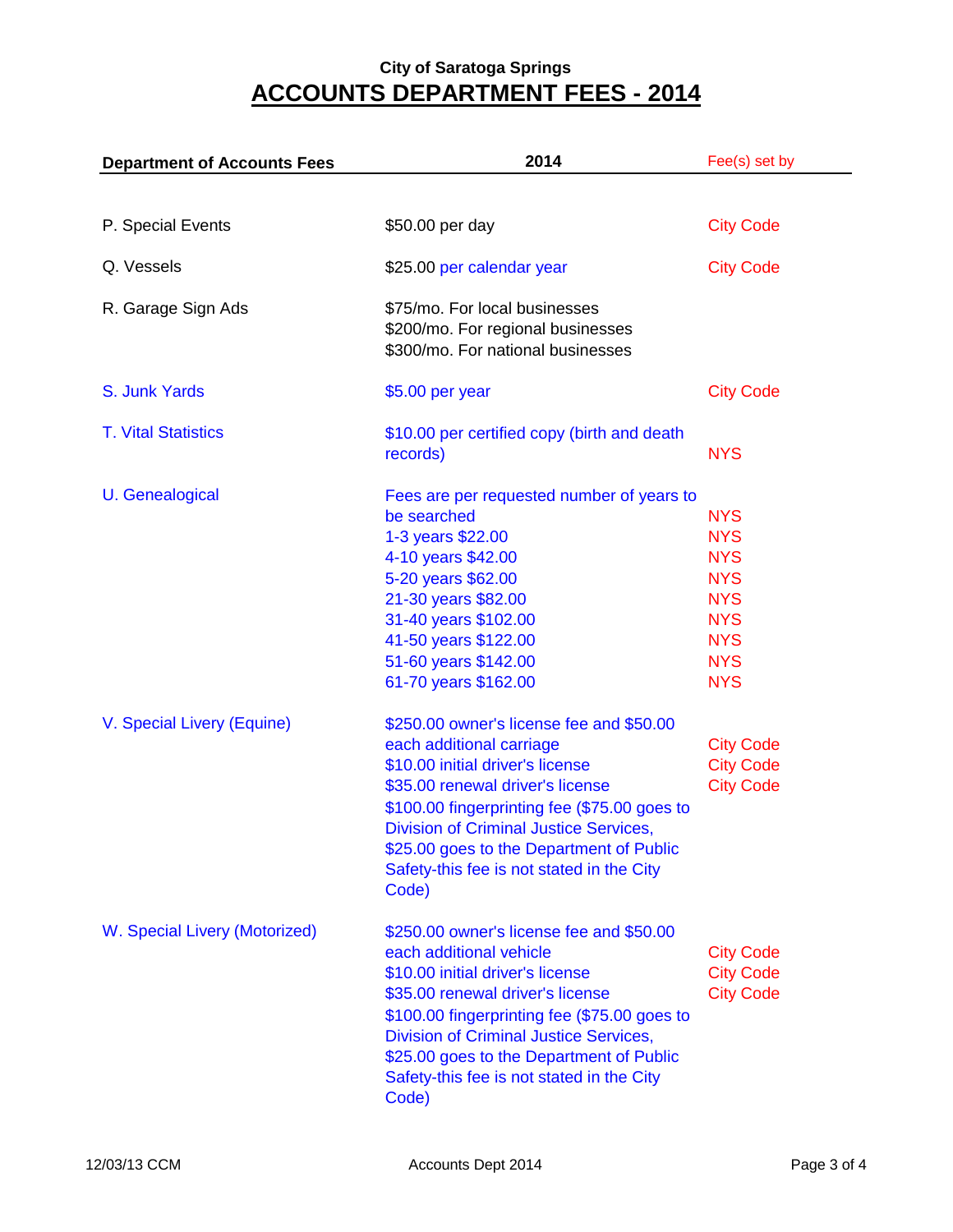| <b>Department of Accounts Fees</b> | 2014                                                                                                                                                                                                                                                                                                                                    | Fee(s) set by                                            |  |
|------------------------------------|-----------------------------------------------------------------------------------------------------------------------------------------------------------------------------------------------------------------------------------------------------------------------------------------------------------------------------------------|----------------------------------------------------------|--|
| X. Special Livery (Pedicab)        | \$250.00 owner's license fee and \$50.00<br>each additional pedicab<br>\$10.00 initial driver's license<br>\$35.00 renewal driver's license<br>\$100.00 fingerprinting fee (\$75.00 goes to<br>Division of Criminal Justice Services,<br>\$25.00 goes to the Department of Public<br>Safety-this fee is not stated in the City<br>Code) | <b>City Code</b><br><b>City Code</b><br><b>City Code</b> |  |
| <b>Y. Trailer Parks</b>            | \$10.00 license fee and \$10.00 per lot/unit                                                                                                                                                                                                                                                                                            | <b>City Code</b>                                         |  |
| Z. Temporary Structures            | \$50.00 installer license<br>All others- Level I, no fee, Level II or III<br>\$100.00                                                                                                                                                                                                                                                   | <b>City Code</b><br><b>City Code</b>                     |  |
| AA. CDTA                           | City gets 4% of all sales                                                                                                                                                                                                                                                                                                               |                                                          |  |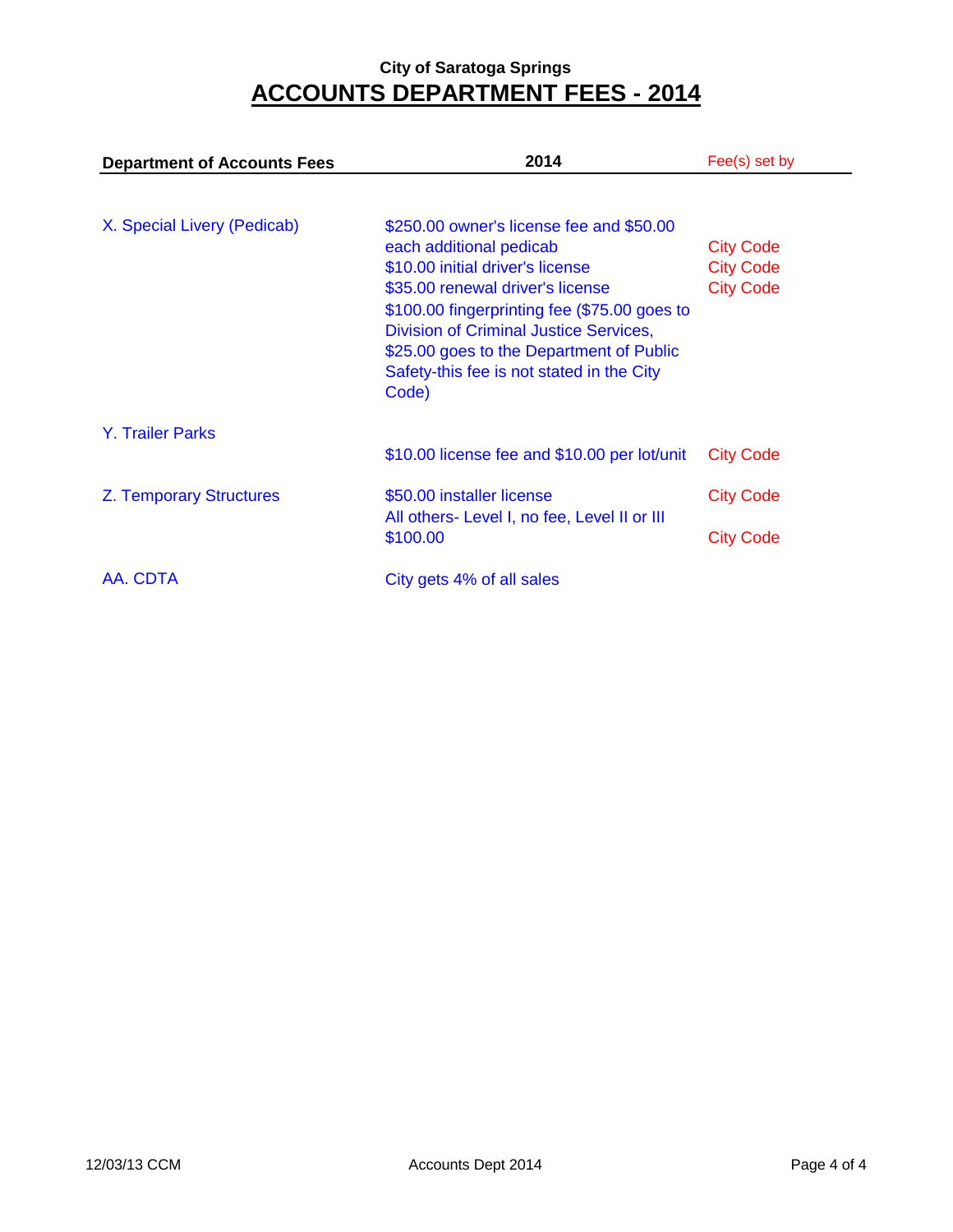## **City of Saratoga Springs PUBLIC SAFETY DEPARTMENT FEES - 2014**

| <b>Police Services:</b>      | Cost                  |  |
|------------------------------|-----------------------|--|
| Alarm Ordinance Enforcement: |                       |  |
| 3 to 4 False Alarms          | \$50                  |  |
| Over 5 False Alarms          | \$250                 |  |
|                              |                       |  |
| Vehicle Towing               | \$20                  |  |
| <b>Accident Reports Fee</b>  | \$15                  |  |
| Incident Reports Fee         | \$15                  |  |
| Photographs                  | \$15                  |  |
| Letters of Good Conduct      | \$15                  |  |
| Background checks- Employees | \$100                 |  |
| Background checks-Public     | \$100                 |  |
| <b>Special Events</b>        | \$35-\$49.51 per hour |  |

#### **Dumpster/Rightway:**

| $1-7$ Days                  |      |
|-----------------------------|------|
| 8-30 Days                   | \$60 |
| More than 30 days (per day) | \$5  |
| Annual Dumpster             | S601 |

#### **Property Maintenance Fees:**

| if 20 units or more | \$15 per unit | <b>plus \$250</b>       |
|---------------------|---------------|-------------------------|
| if 6-20 units       | \$20 per unit | or \$100<br>$plus$ \$50 |
| if 3-5 units        | \$30 per unit |                         |

#### **Ambulance Fees:**

| <b>BLS</b>            | \$600 |               |
|-----------------------|-------|---------------|
| ALS <sub>1</sub>      | \$800 |               |
| ALS <sub>2</sub>      | \$900 |               |
| Non-Transport RMA BLS | \$100 |               |
| Non-Transport RMA ALS | \$150 |               |
| Mileage               |       | \$15 per mile |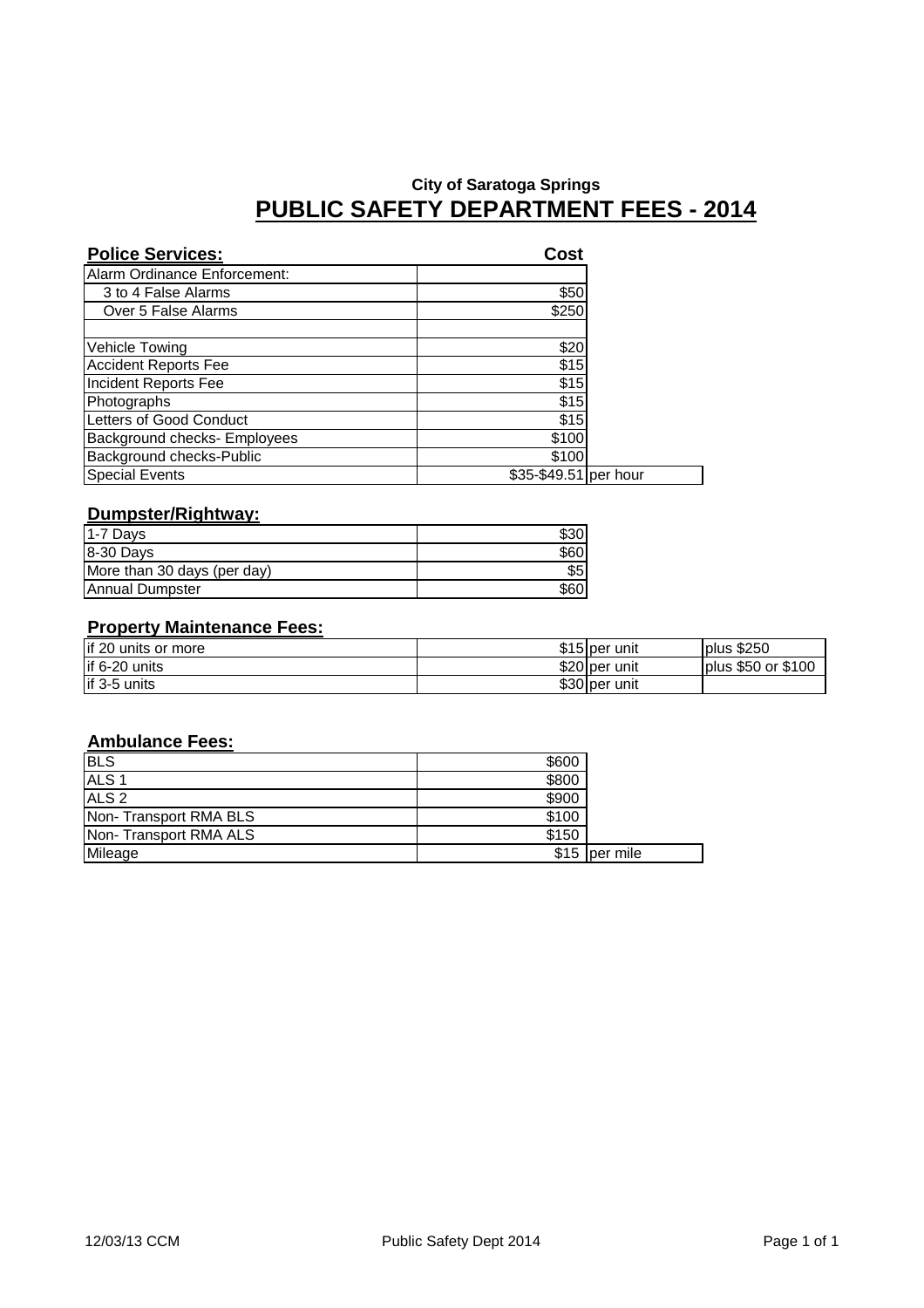|                 | <b>City of Saratoga Springs</b>                |                           |            |  |  |  |  |  |
|-----------------|------------------------------------------------|---------------------------|------------|--|--|--|--|--|
|                 | <b>PUBLIC SAFETY DEPARTMENT FEES - 2014</b>    |                           |            |  |  |  |  |  |
|                 |                                                |                           |            |  |  |  |  |  |
|                 | <b>PARKING VIOLATION FEES</b>                  |                           |            |  |  |  |  |  |
| Code            | <b>Violation</b>                               |                           | Fee        |  |  |  |  |  |
|                 |                                                |                           |            |  |  |  |  |  |
| C 01            | <b>Restricted Night Parking</b>                | \$                        | 35.00      |  |  |  |  |  |
| C <sub>02</sub> | <b>Improper Parking</b>                        | \$                        | 35.00      |  |  |  |  |  |
| C <sub>03</sub> | No Parking Zone                                | \$                        | 35.00      |  |  |  |  |  |
| C <sub>04</sub> | <b>Handicapped Zone</b>                        | \$                        | 145.00     |  |  |  |  |  |
| C <sub>05</sub> | <b>Obstructing Traffic</b>                     | \$                        | 35.00      |  |  |  |  |  |
| C <sub>06</sub> | <b>Overtime Limit</b>                          | \$                        | 35.00      |  |  |  |  |  |
| C 07            | <b>Abandoned Vehicle</b>                       | $\overline{\mathfrak{s}}$ | 35.00      |  |  |  |  |  |
| C <sub>08</sub> | <b>Obstructing Intersection</b>                | \$                        | 35.00      |  |  |  |  |  |
| C 09            | <b>Obstructing Crosswalk/Sidewalk</b>          | \$                        | 35.00      |  |  |  |  |  |
| C <sub>10</sub> | <b>Obstructing Driveways</b>                   | \$                        | 35.00      |  |  |  |  |  |
| C <sub>11</sub> | <b>Obstructing Loading Zones</b>               | \$                        | 35.00      |  |  |  |  |  |
| C <sub>12</sub> | <b>Obstructing Snow Emergency Zone</b>         | $\mathfrak{P}$            | 35.00      |  |  |  |  |  |
|                 | Obstructing Or Parking Too Close to to Fire    |                           |            |  |  |  |  |  |
| C 13            | Hydrant                                        | \$                        | 65.00      |  |  |  |  |  |
| C <sub>14</sub> | Parking In or Blocking A Fire Lane             | \$                        | 65.00      |  |  |  |  |  |
| C <sub>15</sub> | <b>Parked Facing Wrong Way</b>                 | \$                        | 35.00      |  |  |  |  |  |
| C <sub>16</sub> | <b>Alternate Side Parking</b>                  | \$                        | 35.00      |  |  |  |  |  |
| C 17            | Double Parking                                 | $\overline{\mathfrak{s}}$ | 35.00      |  |  |  |  |  |
| C <sub>18</sub> | <b>Unregistered Motor Vehicle</b>              | \$                        | 35.00      |  |  |  |  |  |
| C 19            | <b>Uninspected Motor Vehicle</b>               | \$                        | 35.00      |  |  |  |  |  |
|                 | <b>Failure To Display Current Registration</b> |                           |            |  |  |  |  |  |
| C 20            | Certificate                                    | \$                        | 35.00      |  |  |  |  |  |
| C <sub>21</sub> | <b>Truck In Residential Zone</b>               | \$                        | 100.00     |  |  |  |  |  |
| C 21A           | <b>Second Offense</b>                          | \$                        | 200.00     |  |  |  |  |  |
|                 | Other                                          |                           | $$0-35.00$ |  |  |  |  |  |
|                 | \$5.00 waived for cash payment                 |                           |            |  |  |  |  |  |
|                 | The fee increase is for the violations that    |                           |            |  |  |  |  |  |
|                 | were \$30.00 and will now be \$35.00           |                           |            |  |  |  |  |  |
|                 | Scofflaw fee<br>\$10.00                        |                           |            |  |  |  |  |  |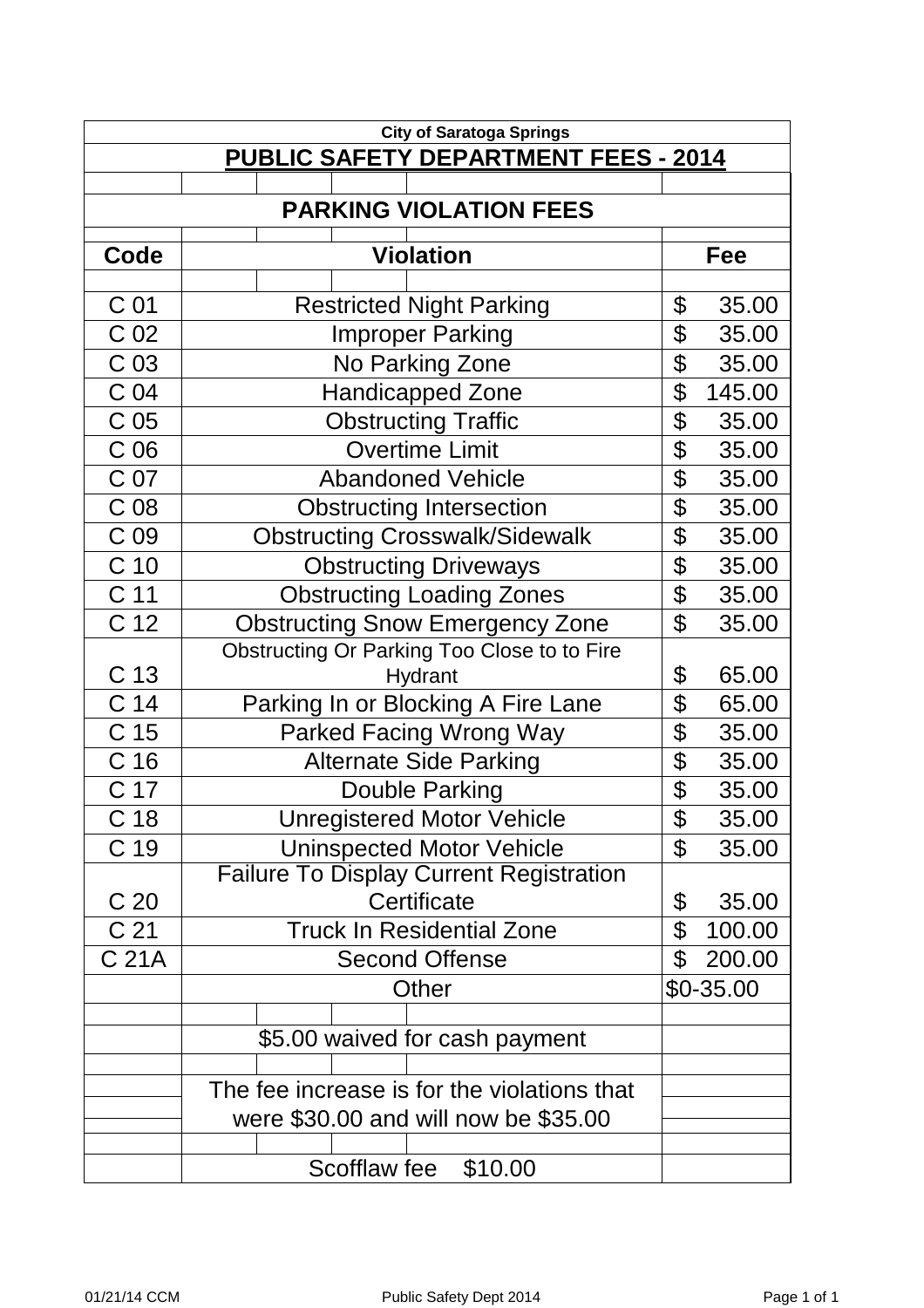#### **PUBLIC SAFETY DEPARTMENT FEES - 2014 City of Saratoga Springs**

## **Fire Inspection Fee Schedule 2014**

#### **Multi-Family and Condominiums**

|                       |                         | First         | Second            | Third                      | Fourth             | Fifth              |
|-----------------------|-------------------------|---------------|-------------------|----------------------------|--------------------|--------------------|
| <b>Occupancy Type</b> | R <sub>2</sub>          | 1st           | Re-inspection     | Re-inspection 2nd Re-insp. |                    | 2nd Re-insp.       |
|                       | Inspected every 3 years |               | <b>Violations</b> | violations not             |                    |                    |
|                       |                         | inspection    | Cleared           | Cleared                    | <b>Cleared All</b> | <b>Not Cleared</b> |
|                       | Units<br>$3 - 5$        | \$35 Per Unit | \$0               | \$35                       | \$0                | \$55               |
|                       |                         | $$55 + $20$   |                   |                            |                    |                    |
|                       | 6 - 10 Units            | Per Unit      | \$0               | \$35                       | \$0                | \$55               |
|                       |                         | $$110 + $20$  |                   |                            |                    |                    |
|                       | 11 - 20 Units           | Per Unit      | \$0               | \$35                       | \$0                | \$55               |
|                       |                         | $$260 + $15$  |                   |                            |                    |                    |
|                       | Units<br>$20 +$         | Per Unit      | \$0               | \$35                       | \$0                | \$55               |

#### **"R" Occupancy = Hotels/motels**

|                       |                                 | First          | Second            | Third          | Fourth             | <b>Fifth</b>       |
|-----------------------|---------------------------------|----------------|-------------------|----------------|--------------------|--------------------|
| <b>Occupancy Type</b> | R <sub>1</sub> , R <sub>4</sub> | 1st            | Re-inspection     | Re-inspection  | 2nd Re-insp.       | 2nd Re-insp.       |
|                       | Annual                          |                | <b>Violations</b> | Violations not |                    |                    |
|                       |                                 | inspection     | Cleared           | Cleared        | <b>Cleared All</b> | <b>Not Cleared</b> |
|                       |                                 |                |                   |                |                    |                    |
|                       | $3 - 9$<br><b>Units</b>         | \$50           | \$0               | \$35           | \$0                | \$55               |
|                       |                                 | $$50 + $5$ Per |                   |                |                    |                    |
|                       | 10 - 19 Units                   | *Unit          | \$0               | \$35           | \$0                | \$55               |
|                       |                                 | $$100 + $5$    |                   |                |                    |                    |
|                       | 20 - 29 Units                   | *Per Unit      | \$0               | \$35           | \$0                | \$55               |
|                       |                                 | $$150 + $5$    |                   |                |                    |                    |
|                       | 30 - 49 Units                   | *Per Unit      | \$0               | \$35           | \$0                | \$55               |
|                       |                                 | $$200 + $5$    |                   |                |                    |                    |
|                       | 50 - 99 Units                   | *Per Unit      | \$0               | \$35           | \$0                | \$55               |
|                       |                                 | $$250 + $5$    |                   |                |                    |                    |
|                       | <b>Units</b><br>$100 +$         | *Per Unit      | \$0               | \$35           | \$0                | \$55               |
|                       | Large Family Day Care           | \$150          | \$0               | \$35           | \$0                | \$55               |

\* Per unit inspected with a minimum of 10% of the units inspected

|                |                         | First      | Second            | Third                      | Fourth             | Fifth              |
|----------------|-------------------------|------------|-------------------|----------------------------|--------------------|--------------------|
| Occupancy Type |                         | 1 st       | Re-inspection     | Re-inspection 2nd Re-insp. |                    | 2nd Re-insp.       |
|                | Annual                  |            | <b>Violations</b> | Violations not             |                    |                    |
|                |                         | inspection | Cleared           | Cleared                    | <b>Cleared All</b> | <b>Not Cleared</b> |
|                | - 10,000 sq. ft.        | \$175      | \$0               | \$35                       | \$0                | \$55               |
|                | 10,001 - 25,000 sq. ft. | \$230      | \$0               | \$35                       | \$0                | \$55               |
|                | 25,001 - 40,000 sq. ft. | \$285      | \$0               | \$35                       | \$0                | \$55               |
|                | 40,001 - 75,000 sq. ft. | \$340      | \$0               | \$35                       | \$0                | \$55               |
|                | $75.001 + sa.$ ft.      | \$395      | \$0               | \$35                       | \$0                | \$55               |

|                       |                           | First      | Second            | Third                      | Fourth             | Fifth              |
|-----------------------|---------------------------|------------|-------------------|----------------------------|--------------------|--------------------|
| <b>Occupancy Type</b> | B, S, M                   | 1st        | Re-inspection     | Re-inspection 2nd Re-insp. |                    | 2nd Re-insp.       |
| Low Hazard            | 2 Year                    |            | <b>Violations</b> | <b>Violations not</b>      |                    |                    |
|                       |                           | inspection | Cleared           | Cleared                    | <b>Cleared All</b> | <b>Not Cleared</b> |
|                       | $1 - 2,000$ sq. ft.       | \$55       | \$0               | \$35                       | \$0                | \$55               |
|                       | $2,001 - 5,000$ sq. ft.   | \$60       | \$0               | \$35                       | \$0                | \$55               |
|                       | 5,001 - 10,000 sq. ft.    | \$65       | \$0               | \$35                       | \$0                | \$55               |
|                       | 10,001 - 20,000 sq. ft.   | \$70       | \$0               | \$35                       | \$0                | \$55               |
|                       | 20,001 - 40,000 sq. ft.   | \$75       | \$0               | \$35                       | \$0                | \$55               |
|                       | 40,001 - 80,000 sq. ft.   | \$80       | \$0               | \$35                       | \$0                | \$55               |
|                       | 80,001 - 120,000 sq. ft.  | \$85       | \$0               | \$35                       | \$0                | \$55               |
|                       | 120,001 - 150,000 sq. ft. | \$90       | \$0               | \$35                       | \$0                | \$55               |
|                       | 150,001 - 200,000 sq. ft. | \$95       | \$0               | \$35                       | \$0                | \$55               |
|                       | $200,000 + sq.$ ft.       | \$100      | \$0               | \$35                       | \$0                | \$55               |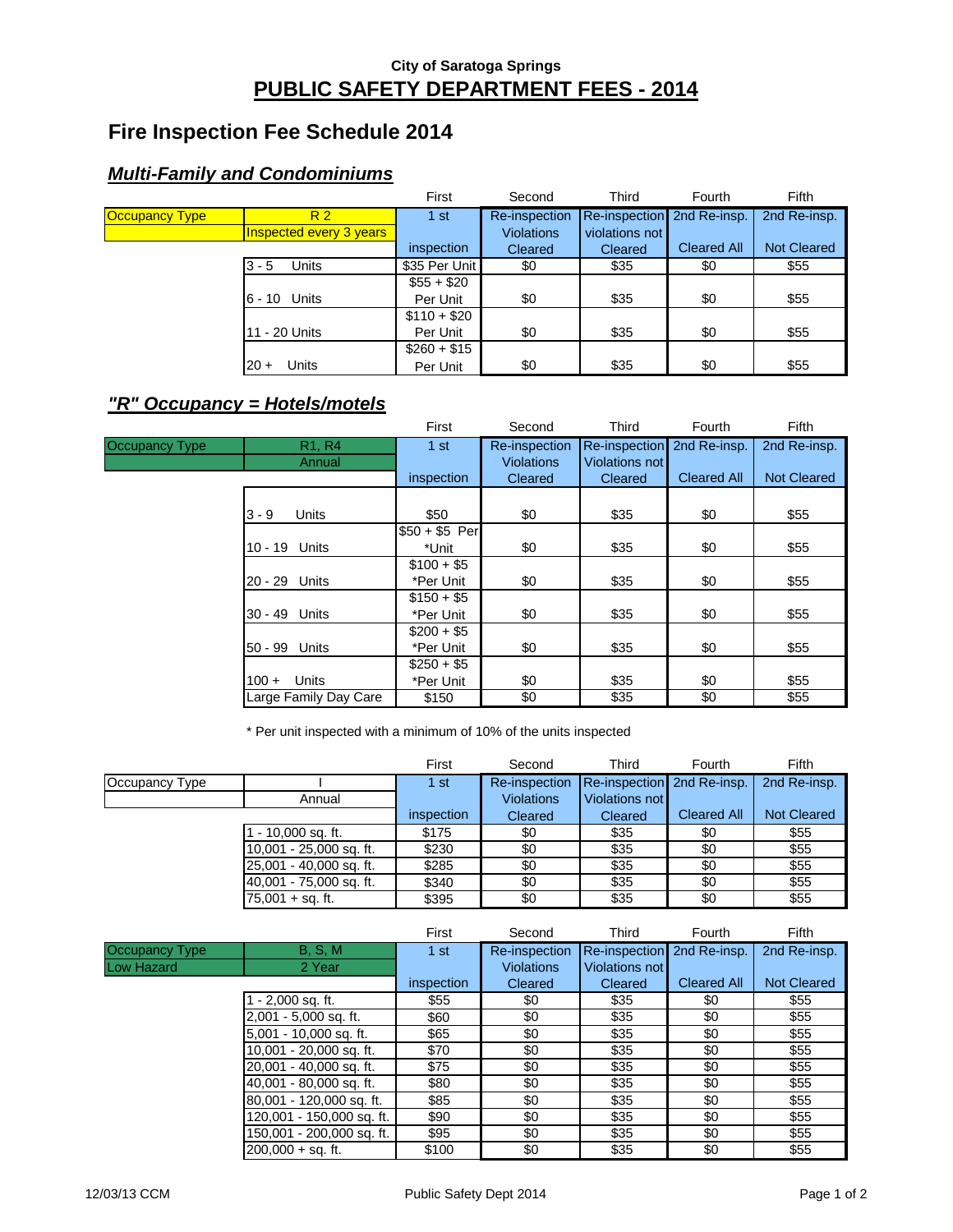|                        |                           | First      | Second            | Third                      | Fourth             | Fifth              |
|------------------------|---------------------------|------------|-------------------|----------------------------|--------------------|--------------------|
| <b>Occupancy Type</b>  | A, F, E                   | 1st        | Re-inspection     | Re-inspection 2nd Re-insp. |                    | 2nd Re-insp.       |
| <b>Moderate Hazard</b> | Annual                    |            | <b>Violations</b> | <b>Violations not</b>      |                    |                    |
|                        |                           | inspection | Cleared           | Cleared                    | <b>Cleared All</b> | <b>Not Cleared</b> |
|                        | - 5,000 sq. ft.           | \$65       | \$0               | \$35                       | \$0                | \$55               |
|                        | 5,001 - 10,000 sq. ft.    | \$70       | \$0               | \$35                       | \$0                | \$55               |
|                        | 10,001 - 20,000 sq. ft.   | \$75       | \$0               | \$35                       | \$0                | \$55               |
|                        | 20,001 - 40,000 sq. ft.   | \$80       | \$0               | \$35                       | \$0                | \$55               |
|                        | 40,001 - 80,000 sq. ft.   | \$85       | \$0               | \$35                       | \$0                | \$55               |
|                        | 80,001 - 120,000 sq. ft.  | \$90       | \$0               | \$35                       | \$0                | \$55               |
|                        | 120,001 - 150,000 sq. ft. | \$95       | \$0               | \$35                       | \$0                | \$55               |
|                        | 150,001 - 200,000 sq. ft. | \$100      | \$0               | \$35                       | \$0                | \$55               |
|                        | $200,000 + sq.$ ft.       | \$110      | \$0               | \$35                       | \$0                | \$55               |

|                       |                           | First           | Second            | Third                      | Fourth             | Fifth              |
|-----------------------|---------------------------|-----------------|-------------------|----------------------------|--------------------|--------------------|
| <b>Occupancy Type</b> | H                         | 1 <sub>st</sub> | Re-inspection     | Re-inspection 2nd Re-insp. |                    | 2nd Re-insp.       |
| <b>High Hazard</b>    | <b>Annual</b>             |                 | <b>Violations</b> | Violations not             |                    |                    |
|                       |                           | inspection      | Cleared           | Cleared                    | <b>Cleared All</b> | <b>Not Cleared</b> |
|                       | l - 5,000 sq. ft.         | \$65            | \$0               | \$35                       | \$0                | \$55               |
|                       | 5,001 - 10,000 sq. ft.    | \$70            | \$0               | \$35                       | \$0                | \$55               |
|                       | 10,001 - 20,000 sq. ft.   | \$75            | \$0               | \$35                       | \$0                | \$55               |
|                       | 20,001 - 40,000 sq. ft.   | \$80            | \$0               | \$35                       | \$0                | \$55               |
|                       | 40,001 - 80,000 sq. ft.   | \$85            | \$0               | \$35                       | \$0                | \$55               |
|                       | 80,001 - 120,000 sq. ft.  | \$90            | \$0               | \$35                       | \$0                | \$55               |
|                       | 120,001 - 150,000 sq. ft. | \$95            | \$0               | \$35                       | \$0                | \$55               |
|                       | 150,001 - 200,000 sq. ft. | \$100           | \$0               | \$35                       | \$0                | \$55               |
|                       | 200.000 + sa. ft.         | \$110           | \$0               | \$35                       | \$0                | \$55               |

|                        |                             | First      | Second            | Third                      | Fourth             | <b>Fifth</b>       |
|------------------------|-----------------------------|------------|-------------------|----------------------------|--------------------|--------------------|
| <b>Occupancy Type</b>  | <b>Temporary Structures</b> | 1st        | Re-inspection     | Re-inspection 2nd Re-insp. |                    | 2nd Re-insp.       |
| <b>Moderate Hazard</b> | As Needed                   |            | <b>Violations</b> | Violations not             |                    |                    |
|                        |                             | inspection | Cleared           | Cleared                    | <b>Cleared All</b> | <b>Not Cleared</b> |
|                        | - 5,000 sq. ft.             | \$65       | \$0               | \$35                       | \$0                | \$55               |
|                        | $5,001 - 10,000$ sq. ft.    | \$70       | \$0               | \$35                       | \$0                | \$55               |
|                        | 10,001 - 20,000 sq. ft.     | \$75       | \$0               | \$35                       | \$0                | \$55               |
|                        | 20,001 - 40,000 sq. ft.     | \$80       | \$0               | \$35                       | \$0                | \$55               |
|                        | 40,001 - 80,000 sq. ft.     | \$85       | \$0               | \$35                       | \$0                | \$55               |
|                        | 80,001 - 120,000 sq. ft.    | \$90       | \$0               | \$35                       | \$0                | \$55               |
|                        | 120,001 - 150,000 sq. ft.   | \$95       | \$0               | \$35                       | \$0                | \$55               |
|                        | 150,001 - 200,000 sq. ft.   | \$100      | \$0               | \$35                       | \$0                | \$55               |
|                        | $200,000 + sq.$ ft.         | \$110      | \$0               | \$35                       | \$0                | \$55               |

**Occupancy Signage:** \$25 **Occupancy Letters:** \$15 **Vacant Structures by Case 10 and S250 Includes NFPA signage** 

**Sidewalk Café**  $\begin{array}{c} 30 \text{ Index} \\ 20 \text{ inches} \end{array}$  Sidewalk Café

**Mobile Home Parks** \$10 per lot up to a maximum of \$150

| <b>Occupancies</b>     |                                                                                    |
|------------------------|------------------------------------------------------------------------------------|
| A - Assembly           | Places where 50 or more gather for dining, drinking, meeting, worship, instruction |
| <b>B</b> - Business    | Business offices, professional services, restaurants/bars with less than 50        |
| <b>E</b> - Educational | Educational facilities/schools for K-12 and non-residential day care               |
| <b>F</b> - Factories   | Factories, industrial, manufacturing                                               |
| H - Hazardous          | Places with high fire, explosion, or health hazards                                |
| ∣ - Insitutional       | Hospitals, nursing homes with medical care, prisons, mental facilities             |
| <b>M</b> - Mercantile  | Sale of goods/merchandise, department stores, markets                              |
| R - Residential        | Residential places including hotels, motels, home based licensed care facilities   |
| S - Storage            | Storage facilities not defined as H occupancies, warehouse, parking garages        |
|                        |                                                                                    |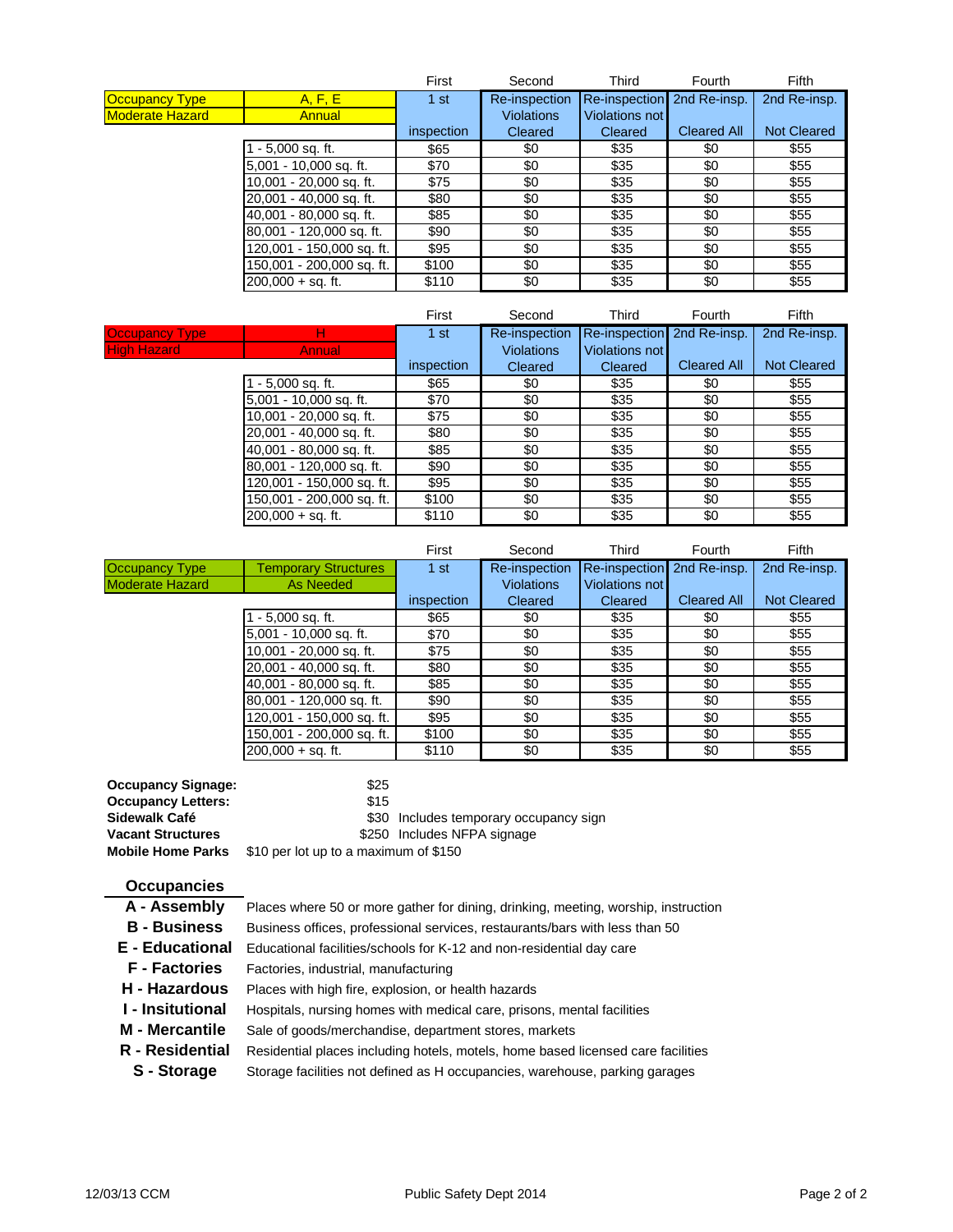## **City of Saratoga Springs PUBLIC WORKS DEPARTMENT FEES - 2014**

|                               | <b>STREET OPENING PERMITS:</b>                            |                                      |                                                                                                                                                           |
|-------------------------------|-----------------------------------------------------------|--------------------------------------|-----------------------------------------------------------------------------------------------------------------------------------------------------------|
|                               | APRIL - NOVEMBER                                          |                                      | \$50.00 FOR PERMIT<br>\$250.00 FOR FIRST 5 YARDS<br>\$50.00 FOR EVERY YRD. AFTER<br>\$400.00 FOR BROADWAY CUTS                                            |
|                               | NOVEMBER - APRIL                                          | \$450.00 ALL                         | \$800.00 FOR BROADWAY CUTS                                                                                                                                |
|                               | <b>National Grid</b>                                      | \$50.00 CUTS                         | \$50.00 PERMITS<br>\$150.00 FOR BROADWAY CUTS                                                                                                             |
| <b>CURBS &amp; SIDEWALKS:</b> |                                                           |                                      | \$20.00 linear foot pre-cast curbing<br>\$35.00 linear foot granite curbing<br>\$7.00 square foot concrete sidewalk                                       |
| <b>FLAG FEES:</b>             |                                                           |                                      | \$200.00 UP TO 20 FLAGS FOR TWO WEEKS<br>(BROADWAY, UNION OR AS DESIGNATED)<br>\$100.00 FOR EACH ADDITIONAL WEEK<br>\$200.00 FOR EACH ADDITIONAL 20 FLAGS |
| <b>BANNERS</b>                |                                                           |                                      | \$100.00 ONE BANNER, ONE WEEK                                                                                                                             |
| <b>SANDWICH BOARD FEES:</b>   |                                                           | \$15.00                              |                                                                                                                                                           |
| <b>MILLING MATERIAL:</b>      | IN CITY                                                   |                                      | \$60.00 FOR TANDUM TRUCK                                                                                                                                  |
|                               | OUT OF CITY                                               |                                      | \$75.00 FOR TANDUM TRUCK                                                                                                                                  |
| <b>COMPOST:</b>               | FOR PICK UP<br>DELIVERED IN CITY<br>DELIVERED OUT OF CITY |                                      | 18.00/yd 2 YRD. MINIMUM @<br>20.00/yd 7 YRD. MINIMUM @<br>24.00/yd 7 YRD. MINIMUM @                                                                       |
| <b>TRANSFER BAGS:</b>         | <b>LAWN AND LEAF BAGS</b>                                 |                                      | \$4.00 EACH<br>\$1.00 for TWO                                                                                                                             |
| <b>CAROUSEL</b>               |                                                           | \$1.00                               | \$50.00 15 minute interval                                                                                                                                |
| <b>FIREWOOD</b>               |                                                           |                                      | \$300.00 truck load when available                                                                                                                        |
|                               | <b>HIGH ROCK PARK PAVILLION</b>                           | \$400.00 8 hours<br>\$250.00 4 hours |                                                                                                                                                           |
|                               | <b>CONGRESS PARK CRAFT FAIRS</b>                          |                                      | \$750.00 day long event                                                                                                                                   |
| <b>SPECIAL EVENTS LABOR</b>   |                                                           |                                      | hourly \$10/hour to \$43/hour                                                                                                                             |
| <b>FARMERS MARKET</b>         |                                                           |                                      | \$3.50 per vendor, per day                                                                                                                                |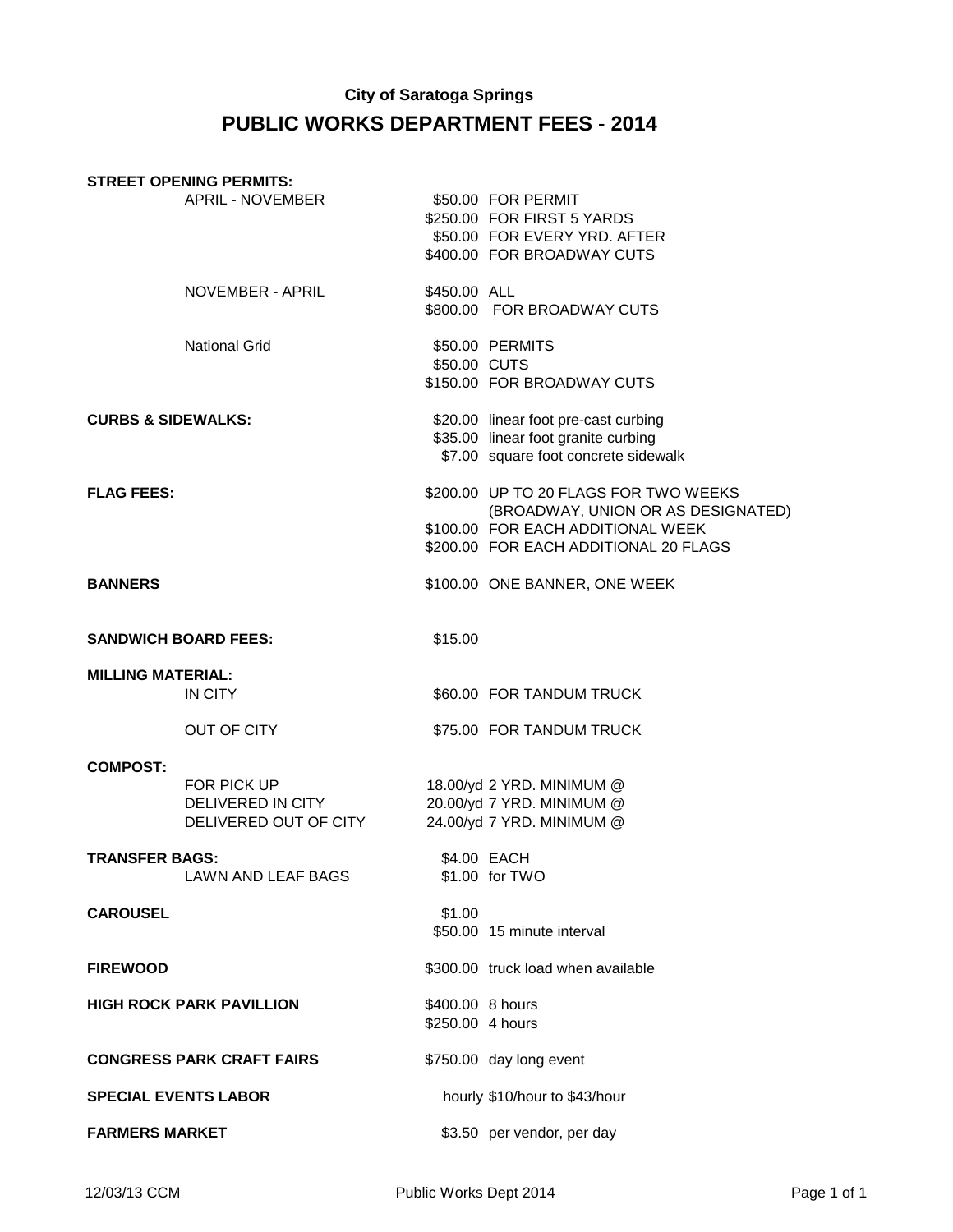| <b>YEAR</b>     | <b>RATES</b>                     | <b>DAY OF THE WEEK</b>                                   | <b>TYPE OF RENTAL</b>                                                          |  |  |
|-----------------|----------------------------------|----------------------------------------------------------|--------------------------------------------------------------------------------|--|--|
|                 |                                  | <b>CANFIELD CASINO</b>                                   |                                                                                |  |  |
| 2014            | \$2,800                          | <b>ANY</b>                                               | * CITY RESIDENT                                                                |  |  |
|                 | $\overline{$}3,000$              | <b>ANY</b>                                               | <b>NON CITY RESIDENT</b>                                                       |  |  |
|                 |                                  |                                                          |                                                                                |  |  |
|                 | \$1,500                          | MON. - THURS.                                            | NON-PROFIT                                                                     |  |  |
|                 | \$1,800                          | FRI. - SUN.                                              | NON-PROFIT                                                                     |  |  |
|                 |                                  |                                                          |                                                                                |  |  |
|                 | \$2,300                          | <b>MON-THURS</b>                                         | <b>CONVENTION FEE</b>                                                          |  |  |
|                 | \$2,500                          | <b>FRI-SUN</b>                                           | <b>CONVENTION FEE</b>                                                          |  |  |
|                 |                                  |                                                          |                                                                                |  |  |
|                 | \$1,200                          | <b>ANY</b>                                               | <b>GOVERNMENTAL FEE</b>                                                        |  |  |
|                 | $\overline{$}1,000$              | <b>MON. - THURS. ONLY</b>                                | <b>LUNCHEON</b>                                                                |  |  |
|                 | \$400                            | <b>ANY</b>                                               | PARK CEREMONY MOVED INSIDE                                                     |  |  |
|                 | \$250                            | <b>ANY</b>                                               | WEDDING REHEARSAL AFTER 3:00 PM                                                |  |  |
|                 | \$375                            | <b>ANY</b>                                               | <b>KITCHEN - ALL</b>                                                           |  |  |
|                 | \$275                            | <b>ANY</b>                                               | KITCHEN - NON-PROFIT                                                           |  |  |
|                 |                                  |                                                          |                                                                                |  |  |
|                 | \$3.50                           | <b>ANY</b>                                               | <b>CHAIR RENTAL</b>                                                            |  |  |
|                 | \$50                             | <b>15 MINUTES RENTAL</b>                                 | <b>CAROUSEL WEDDING PHOTO'S</b>                                                |  |  |
|                 |                                  |                                                          |                                                                                |  |  |
| 2015            |                                  |                                                          |                                                                                |  |  |
| <b>PROPOSED</b> | \$2,800                          | <b>ANY</b>                                               | *CITY RESIDENT                                                                 |  |  |
|                 | \$3,000                          | <b>ANY</b>                                               | <b>NON CITY RESIDENT</b>                                                       |  |  |
|                 |                                  |                                                          |                                                                                |  |  |
|                 | \$1,500                          | <b>MON-THURS</b><br><b>FRI-SUN</b>                       | NON-PROFIT<br><b>NON-PROFIT</b>                                                |  |  |
|                 | \$1,800                          |                                                          |                                                                                |  |  |
|                 | \$2,300                          | <b>MON-THURS</b>                                         | <b>CONVENTION FEE</b>                                                          |  |  |
|                 | \$2,500                          | <b>FRI-SUN</b>                                           | <b>CONVENTION FEE</b>                                                          |  |  |
|                 |                                  |                                                          |                                                                                |  |  |
|                 | \$1,200                          | <b>ANY</b>                                               | <b>GOVERNMENTAL FEE</b>                                                        |  |  |
|                 | \$1,000                          | <b>MON. - THURS. ONLY</b>                                | <b>LUNCHEON</b>                                                                |  |  |
|                 |                                  |                                                          |                                                                                |  |  |
|                 | \$400                            | <b>ANY</b>                                               | PARK CEREMONY MOVED INSIDE                                                     |  |  |
|                 | \$250                            | <b>ANY</b>                                               | WEDDING REHEARSAL AFTER 3:00 PM                                                |  |  |
|                 | \$375                            | ANY                                                      | KITCHEN - ALL                                                                  |  |  |
|                 | \$275                            | <b>ANY</b>                                               | KITCHEN - NON-PROFIT                                                           |  |  |
|                 |                                  |                                                          |                                                                                |  |  |
|                 | \$3.50                           | <b>ANY</b>                                               | <b>CHAIR RENTAL</b>                                                            |  |  |
|                 | \$50                             | <b>15 MINUTES RENTAL</b>                                 | CAROUSEL WEDDING PHOTO'S                                                       |  |  |
|                 |                                  |                                                          | Fees are based on a five-hour event. If the event runs longer, an additional   |  |  |
|                 |                                  | \$250.00 per hour is required. Only checks are accepted. |                                                                                |  |  |
|                 |                                  |                                                          | Deposit of \$500.00 is due for all events (except lunches) upon reservations.  |  |  |
|                 |                                  |                                                          |                                                                                |  |  |
|                 |                                  |                                                          | Balance due two months prior to date of event. Lunches by special request.     |  |  |
|                 |                                  |                                                          | Deposit for lunches \$250.00. Balance is due one month prior to date of lunch. |  |  |
|                 | * Proof of Residency is Required |                                                          |                                                                                |  |  |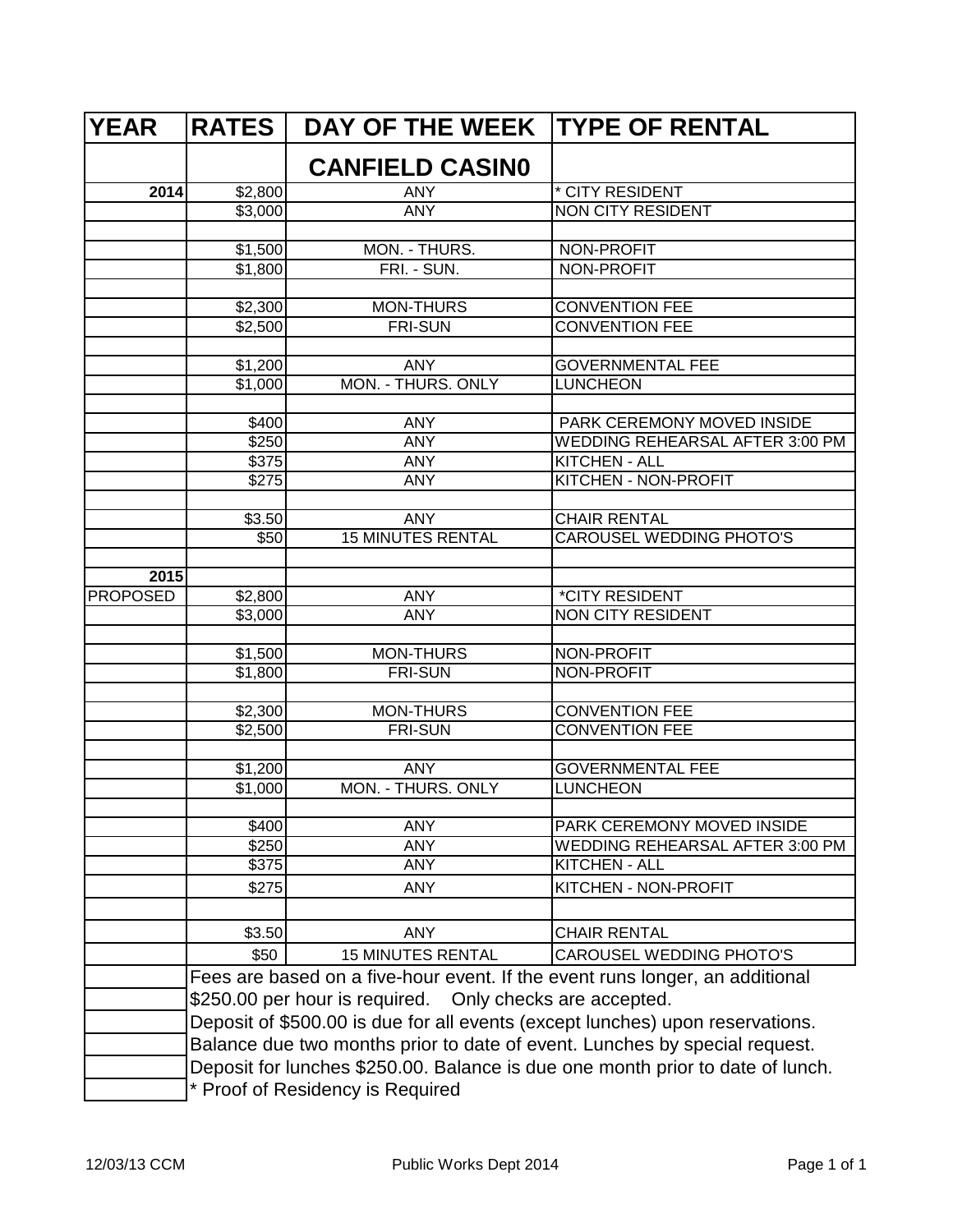## **City of Saratoga Springs PUBLIC WORKS DEPARTMENT FEES - 2014**

## **MUSIC HALL**

| Local Not for Profit Monday-Friday 5:00 p.m. to 10:00 p.m.<br>All other users Monday-Friday 5:00 p.m. to 10:00 p.m. | \$75.00<br>\$200.00  |
|---------------------------------------------------------------------------------------------------------------------|----------------------|
| Not for Profit Saturday & Sunday 8 hours<br>All other users Saturday & Sunday 8 hours                               | \$350.00<br>\$500.00 |
| Saratoga Savoy                                                                                                      | \$400.00             |
| Weddings/Barmitvahs/Batmitvah (8 hours)                                                                             | \$800.00             |
| First Night                                                                                                         | \$1,500.00           |
| Dance Flurry                                                                                                        | \$2,000.00           |
| Labor fee per hour                                                                                                  | \$25.00              |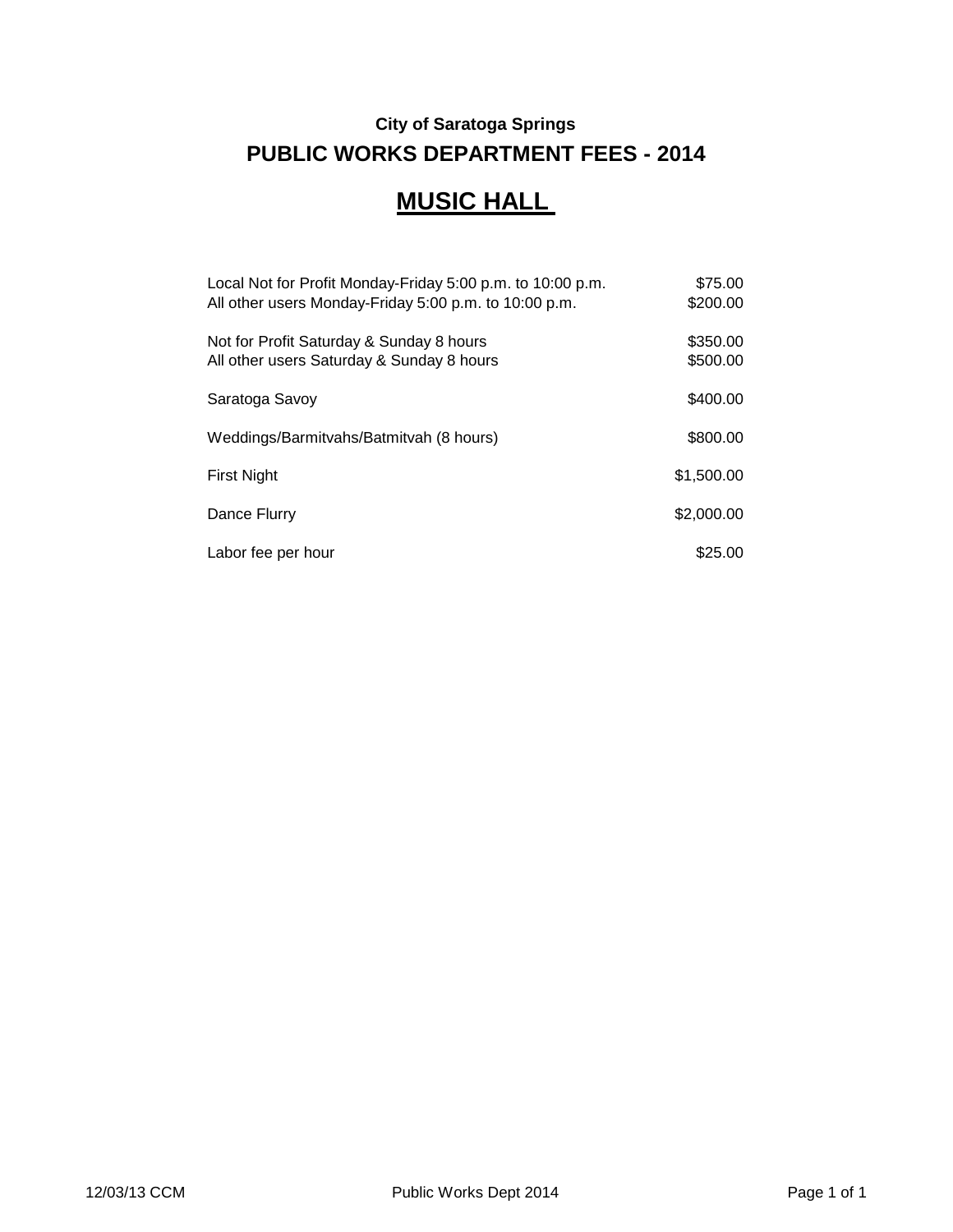## **City of Saratoga Springs PUBLIC WORKS DEPARTMENT FEES - 2014**

## **ENGINEERING DEPARTMENT**

#### **PROJECT REVIEW FEES:**

Refer to Article XIII of The City of Saratoga Springs Zoning Ordinance for Project Review fees

#### **SITE INSPECTION FEES:**

| <b>City Engineer</b> | \$90.00 /hr  |
|----------------------|--------------|
| Asst. City Engineer  | $$65.00$ /hr |
| Engineer Technician  | \$60.00 /hr  |
| Survey Technician    | $$50.00$ /hr |

#### **SWPPP Fees**

full SWPPP \$2,500 minimum basic SWPPP \$1,000

additional inspections hourly rate \$11/hr to \$56 hour

#### Copy Fee

| 8 1/2 x 11 | $$.25$ /page |
|------------|--------------|
| 3'x5'      | \$5.00/page  |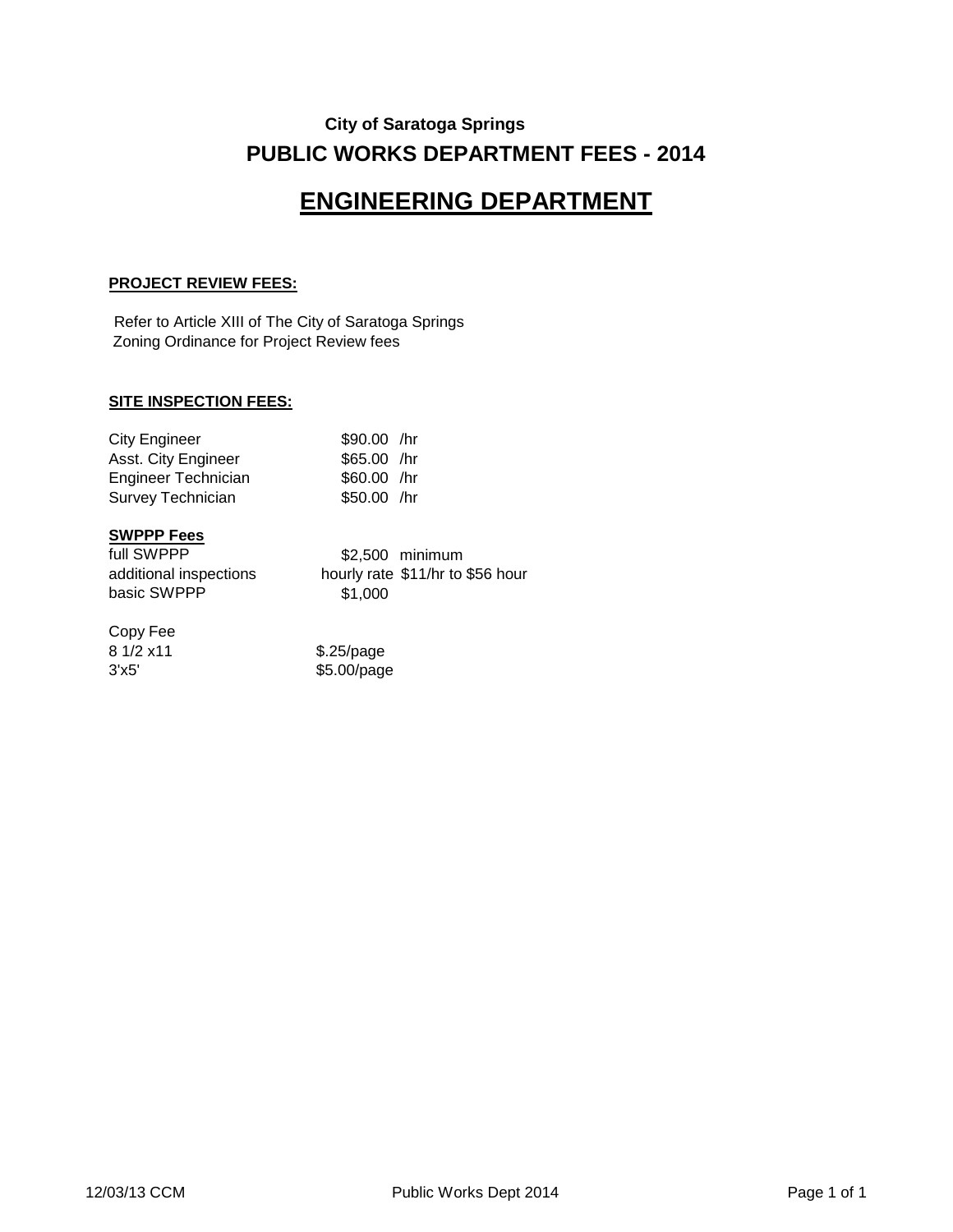### **City of Saratoga Springs**

## **FINANCE DEPARTMENT FEES - 2014**

#### **COLLECTION FEES:**

| A. TAX SEARCH FEES BASED ON       |                         |          |
|-----------------------------------|-------------------------|----------|
| <b>ASSESSED VALUE</b>             | $$0 - $399,999$ :       | \$30.00  |
|                                   | \$400,000. - \$799,999: | \$50.00  |
|                                   | \$800,000 AND UP:       | \$100.00 |
|                                   |                         |          |
| <b>B. BAD CHECK FEE</b>           |                         | \$25.00  |
|                                   |                         |          |
| C. ADVERTISEMENT FEE              |                         | \$15.00  |
| D. DUPLICATE BILL FEE (Bank)      |                         | \$5.00   |
|                                   |                         |          |
| E. DUPLICATE BILL FEE (Residence) |                         | \$3.00   |
|                                   |                         |          |
| <b>F. TAX STATEMENT</b>           |                         | \$3.00   |
|                                   |                         |          |
| <b>G. CERTIFIED MAILING FEE</b>   |                         | \$5.00   |
|                                   |                         |          |
| E. ONLINE CREDIT CARD PAYMENT FEE |                         | \$5.00   |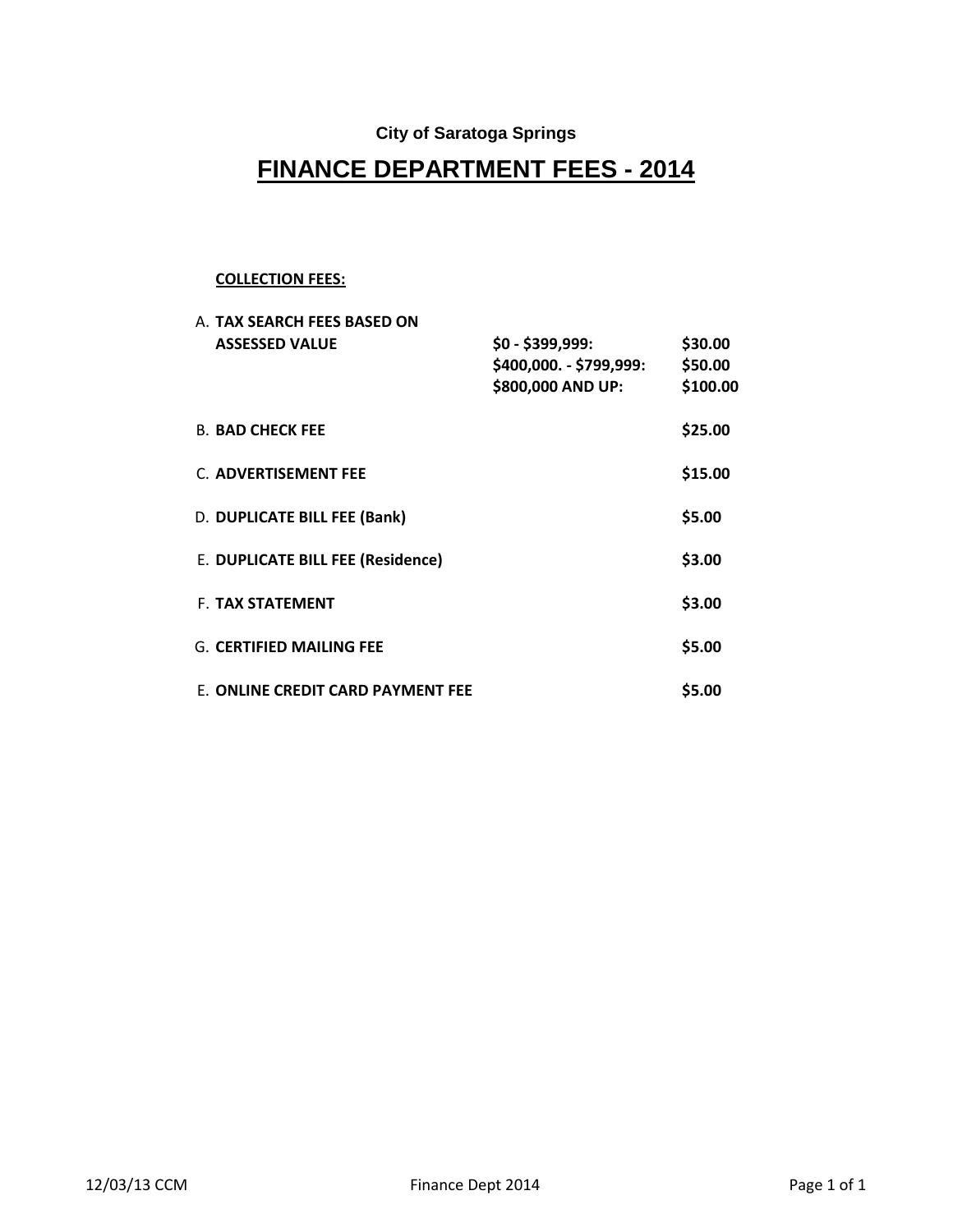## **City of Saratoga Springs MAYORS DEPARTMENT FEES - 2014: BUILDING DEPARTMENT**

| <b>BUILDING DEPARTMENT FEES</b>                                               | 2014                                               |
|-------------------------------------------------------------------------------|----------------------------------------------------|
|                                                                               |                                                    |
| <b>Residential Construction</b>                                               |                                                    |
| <b>Residential New Construction-1 &amp; 2 family</b>                          | \$150 plus \$0.20/sq ft of<br>floor area           |
| <b>Residential New Construction-3 or more families</b>                        | \$150 plus \$0.20/sq ft of<br>floor area           |
| <b>Residential Alterations/ Additions (including</b><br>porches and sunrooms) |                                                    |
| Res. Minor (less than 50% of bldg) - no structural                            | \$100                                              |
| Res. Major (more than 50% of bldg)- no structural                             | \$150                                              |
| Res. Major involving structural work 1-2 families                             | \$100 plus \$.15/sq ft of<br>floor area            |
| Res. Major involving structural work 3 or more                                | \$100 plus \$.20/sq ft of                          |
| families                                                                      | floor area                                         |
| <b>Commercial Construction</b>                                                |                                                    |
| <b>Commercial New &amp; Addition</b>                                          |                                                    |
| Comm. up to 20,000 sq ft of floor area                                        | \$250 per tenant plus<br>\$.25/sq ft of floor area |
| Comm. next 50,000 sq ft of floor area                                         | \$250 per tenant plus \$.20<br>sq ft of floor area |
| Comm. thereafter                                                              | \$250 per tenant plus<br>\$.15/sq ft of floor area |
| <b>Commercial Alterations</b>                                                 |                                                    |
| Comm. Minor (less than 50% of bldg) - no<br>structural work                   | \$110 plus \$.10/sq ft of<br>floor area            |
| Comm. Major (more than 50% of bldg)- no                                       | \$150 plus \$.15/sq ft of                          |
| structural work                                                               | floor area                                         |
| Comm. Major involving structural work                                         | \$150 plus \$.20/sq ft of<br>floor area            |
| <b>Other Permit/ Fees</b>                                                     |                                                    |
| <b>Deck</b>                                                                   | \$100.00                                           |
| <b>Detached Garage</b>                                                        | \$80 plus \$.15/sq ft of floor                     |
|                                                                               | area                                               |
| <b>Shed</b>                                                                   | \$20 flat                                          |
| <b>Sign Permits</b>                                                           | \$100 each sign                                    |
|                                                                               |                                                    |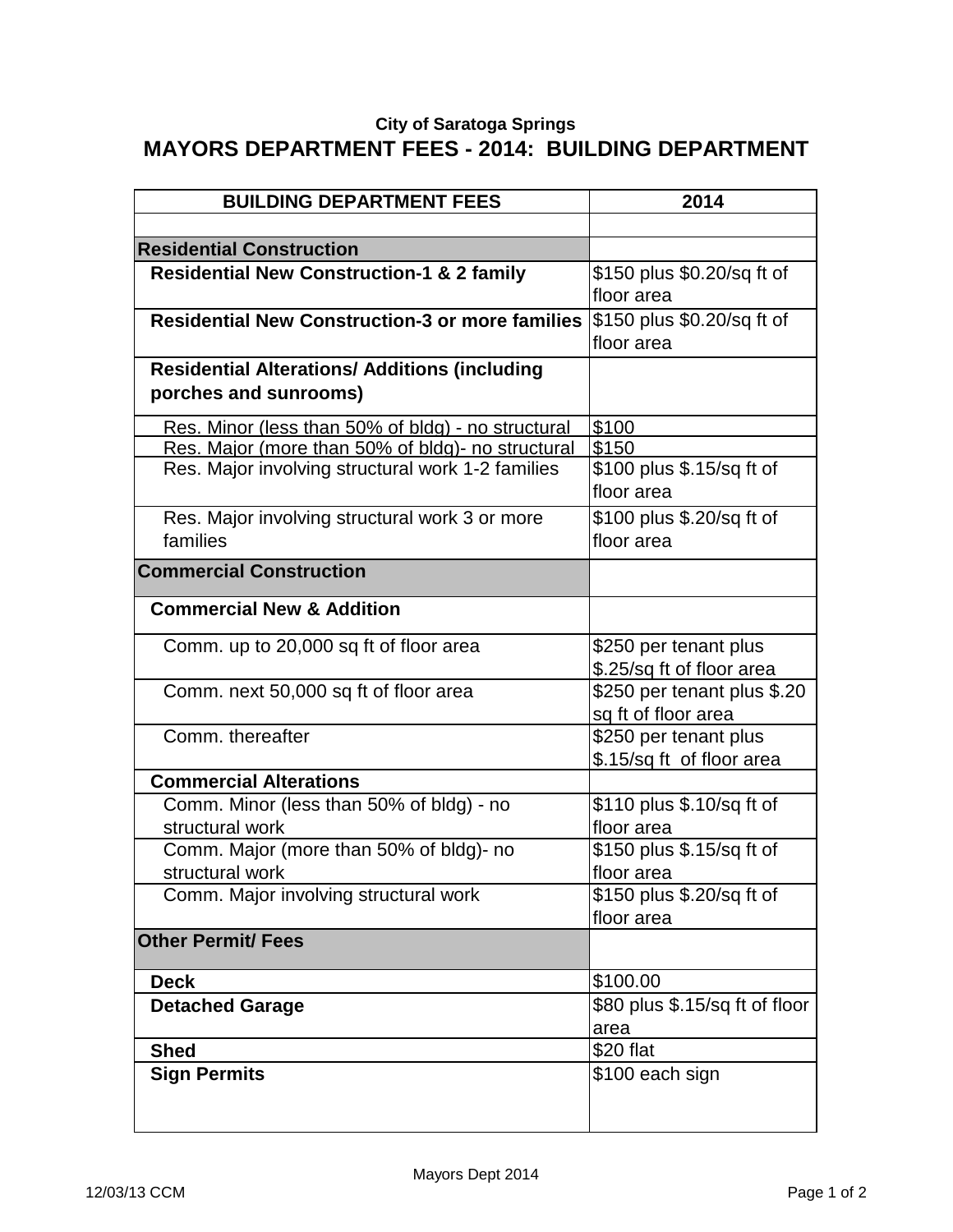#### **City of Saratoga Springs MAYORS DEPARTMENT FEES - 2014: BUILDING DEPARTMENT**

| <b>BUILDING DEPARTMENT FEES</b>                                        | 2014                       |
|------------------------------------------------------------------------|----------------------------|
|                                                                        |                            |
| <b>Sign license by accounts</b>                                        | \$150.00                   |
| Demolition *                                                           | \$100.00                   |
| Stop work order *                                                      | \$100.00                   |
| <b>Swimming Pools (residential above ground)</b>                       | \$135.00                   |
| <b>Swimming Pools (residential in ground)</b>                          | \$135.00                   |
| <b>Swimming pools (commercial)</b>                                     | \$150.00                   |
| Inspections made before or after normal working \$100/ hr 2 hr minimum |                            |
| hours. Prior notification required.                                    |                            |
| <b>Blasting Permit</b>                                                 | \$150.00                   |
| <b>Plumbing License</b>                                                | \$150.00                   |
| <b>Private Sewage Disposal System</b>                                  | \$150.00                   |
| <b>Watercourse Activity permit</b>                                     | \$150.00                   |
| <b>Soil Disturbing Activity Permit</b>                                 | \$150.00                   |
| <b>Flood Hazard Development Permit</b>                                 | \$150.00                   |
| <b>Satellite Receiving Antennae</b>                                    | \$150.00                   |
| <b>Temporary CO-90 Days</b>                                            | \$75.00                    |
| <b>Copies of COs</b>                                                   | \$20.00                    |
| <b>Plumbing Permit</b>                                                 |                            |
| <b>Permanent Occupancy</b>                                             | \$30.00                    |
| <b>Transient Occupancy</b>                                             | \$30.00                    |
| <b>Commercial Building</b>                                             | \$75.00                    |
| <b>All Others</b>                                                      | \$75.00                    |
| <b>Permanent Fixtures</b>                                              | \$5 per fixture unit       |
| <b>Plan Revisions After Permit Issuance</b>                            | \$25.00 each revision      |
| <b>Permit Extensions</b>                                               | residential-\$50           |
|                                                                        | commercial-\$100           |
| <b>Residential</b>                                                     | \$50.00 max 6 mos          |
| Commercial                                                             | \$100.00 max 6 mos         |
| <b>Zoning Compliance letters</b>                                       | \$100.00                   |
| Inspection fees when requested but not ready                           | Flat Rate \$25.00 each     |
| when inspector arrives at job site                                     | occurrence                 |
| <b>Roofing Permit</b>                                                  | \$50.00                    |
| <b>Penalties</b>                                                       | \$50 per day up to \$2,500 |
|                                                                        | maximum                    |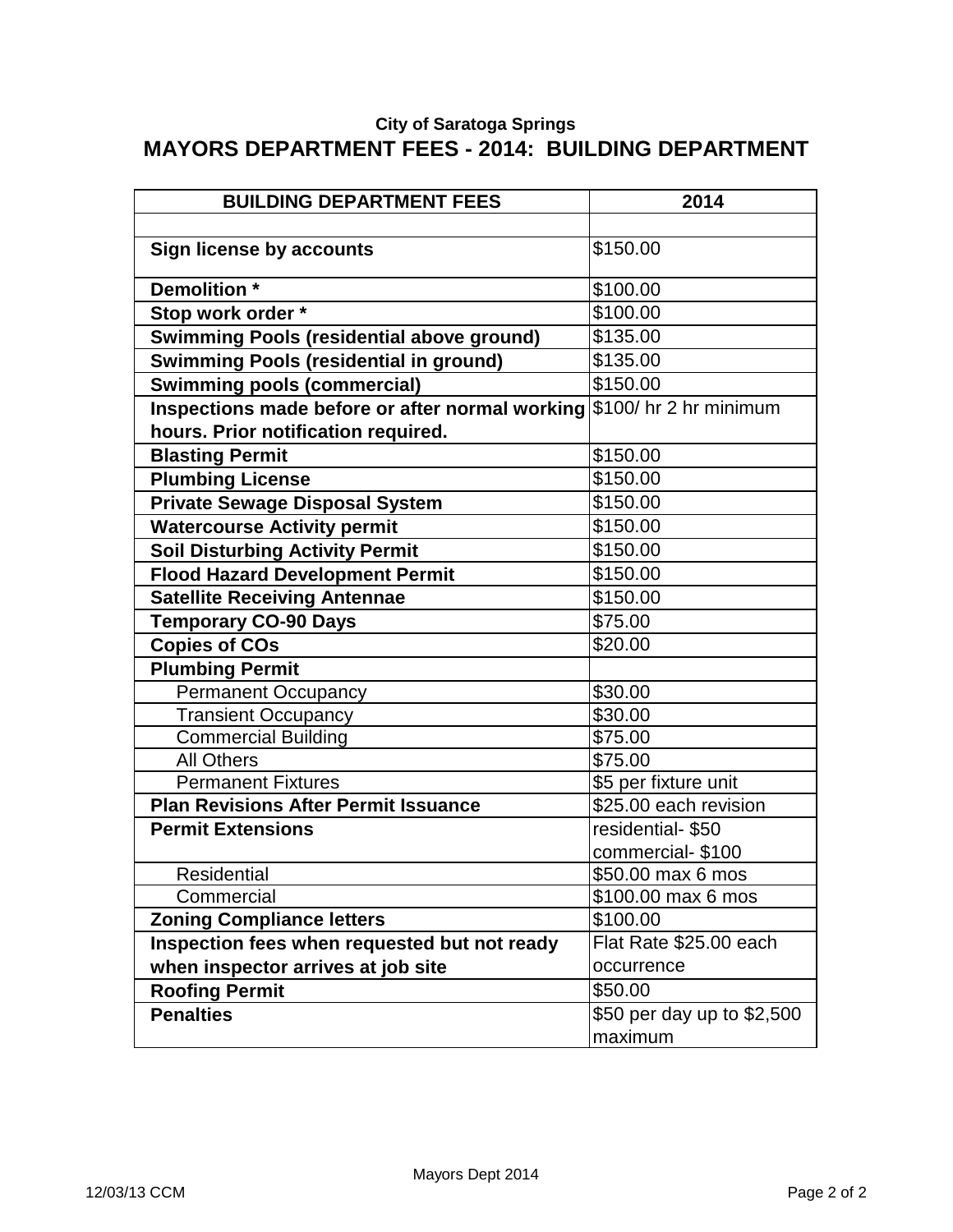## **CIVIL SERVICE DEPARTMENT FEES\* - 2014 City of Saratoga Springs**

#### **EXAMINATION FEES:**

| Decentralized exams, such as:<br>Account Clerk, Clerk, Custodian, Keyboard Specialist, Library Clerk.<br>The exam fee is based on salary and whether appointments are FT or PT                                                            | \$5.00 to \$7.50 |
|-------------------------------------------------------------------------------------------------------------------------------------------------------------------------------------------------------------------------------------------|------------------|
| State scheduled exams, such as:<br>Accountant, Administrative Assistant, Automotive Service Manager,<br><b>Building Inspector series, Director of Finance, Parking Enforcement,</b><br><b>Public Safety Dispatcher, Web Administrator</b> | \$10.00          |
| Uniform Service exams (entry level and promotional):                                                                                                                                                                                      | \$15.00          |

**\* A waiver of application fees is allowed under certain circumstances. See Section 50.5 (b) Civil Service Law, as amended (effective 10/15/06) for complete information.**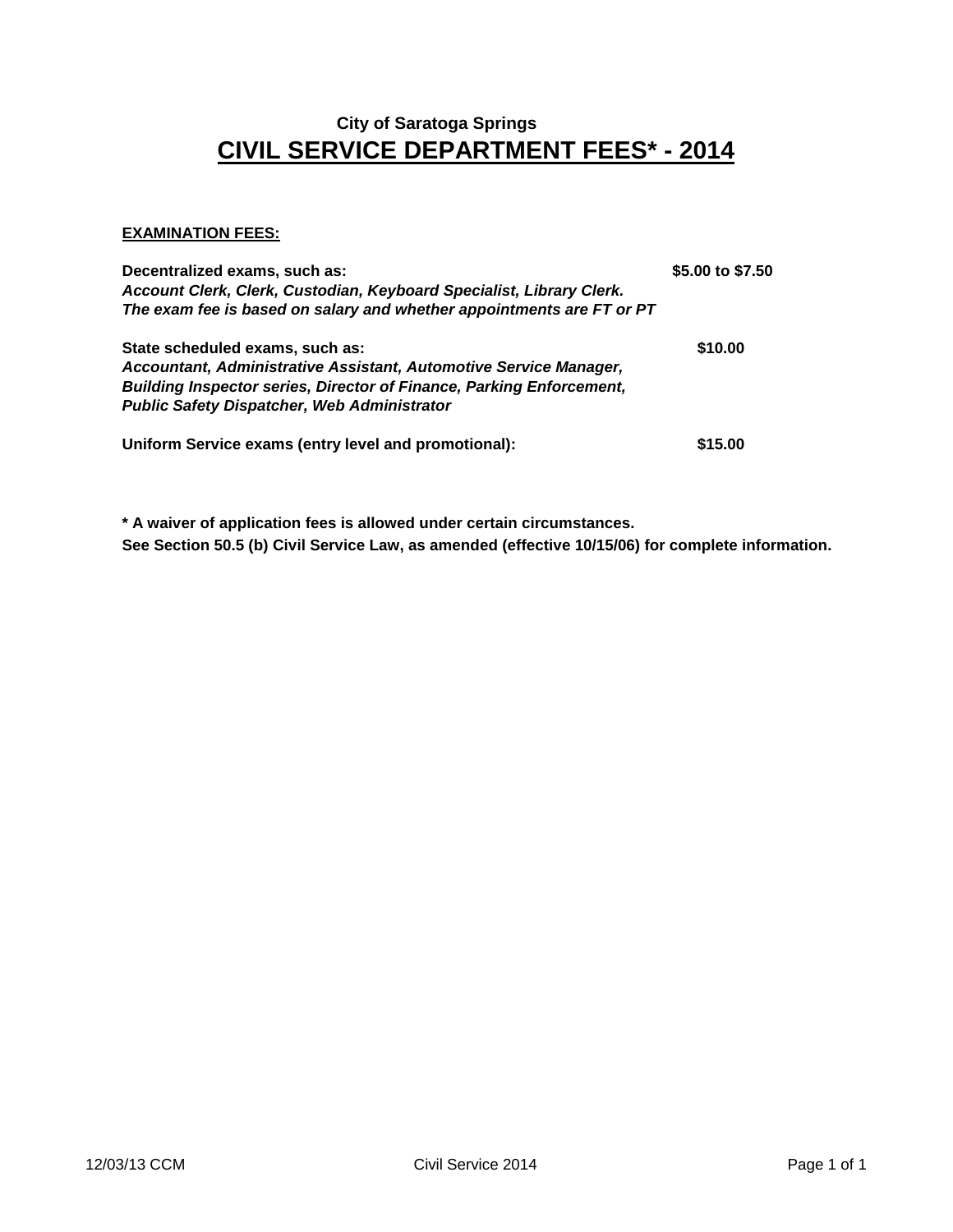#### **City of Saratoga Springs MAYORS DEPARTMENT FEES - 2014: PLANNING & ECONOMIC DEVELOPMENT**



#### City of Saratoga Springs

Planning & Economic Development City Hall - 474 Broadway Saratoga Springs, New York 12866 Tel: 518-587-3550 fax: 518-580-9480 www.saratoga-springs.org

| Application to City Council                          | 2014                       |       |
|------------------------------------------------------|----------------------------|-------|
| Comprehensive Plan amendment                         | $$700 + $100/ \text{acre}$ |       |
| Zoning Ordinance amendment                           | $$700 + $100/$ acre        |       |
| Planned Unit Development (PUD) amendment             | $$700 + $100/ \text{acre}$ |       |
|                                                      |                            |       |
| Application to Zoning Board of Appeals               |                            |       |
| Use Variance                                         | \$                         | 1,000 |
| Area Variance - Residential                          | \$                         | 150   |
| Area Variance - Non-residential                      | \$                         | 500   |
| Interpretations                                      | \$                         | 400   |
| Variance extensions                                  | 50% of application fees    |       |
|                                                      |                            |       |
| Application to Design Review Commission              |                            |       |
| Residential Structures (principal, accessory)        |                            |       |
| Residential sketch or formal submission              | \$                         | 25    |
| Residential approval - extension                     | \$                         | 25    |
| Residential - administrative action/modification     | \$                         | 25    |
| Non-residential / mixed-use structures (principal)   |                            |       |
| Non-Residential sketch                               | \$                         | 100   |
| Non- Residential formal submission                   | \$                         | 300   |
| Non-residential signs, awnings, accessory structures |                            |       |
| Non- Residential sketch or formal submission         | \$                         | 100   |
| Non-residential approval - extension                 | \$                         | 100   |
| Non-residential - administrative action/modification | \$                         | 100   |
|                                                      |                            |       |
| Application to Planning Board                        |                            |       |
| <b>Special Use Permit</b>                            | \$                         | 750   |
| Special Use Permit - extension/modification          | \$                         | 250   |
| Site Plan Review - incl. PUD:                        |                            |       |
| Sketch Plan                                          | \$                         | 250   |
| Residential                                          | $$250 + $150/$ unit        |       |
| Residential - extension/modification                 | \$                         | 250   |
| Non-residential                                      | $$500 + $100/1000$ sf      |       |
| Non-Residential - extension/modification             | \$                         | 500   |
| Subdivision - incl. PUD:                             |                            |       |
| Sketch Plan                                          | \$                         | 250   |
| Preliminary Approval                                 |                            |       |
| Residential: 1-9 lots                                | \$                         | 500   |
| Residential: 10-25 lots                              |                            | 750   |
| Residential: 26-50 lots                              | \$\$                       | 1,000 |
| Residential: 51+ lots                                |                            | 1,250 |
| Residential - extension                              | \$                         | 250   |
| Final Approval                                       |                            |       |
| Residential                                          | $$1000 + $100/$ lot        |       |
| Non-Residential                                      | \$1500/lot                 |       |
| <b>Final Approval Extension</b>                      |                            |       |
| Residential                                          | \$                         | 100   |
| Non- Residential                                     | \$                         | 250   |
| Final Approval Modification                          |                            |       |
| Residential                                          | \$                         | 250   |
| Non-Residential                                      | \$                         | 500   |
|                                                      |                            |       |
| Other:                                               |                            |       |
| <b>Administrative Action</b>                         | \$                         | 250   |
| Lot Line Adjustment                                  | \$                         | 250   |
| Letter of Credit - modification or extension         | \$                         | 400   |
| Letter of Credit - collection                        | up to 1% of LoC            |       |
| <b>Recreation Fee</b>                                | \$1500/lot or unit         |       |
| Soil Erosion & Sediment Control                      | $$500 + $25/ \text{acre}$  |       |
| Watercourse Disturbance                              | $$500 + $50/$ acre         |       |
| SEQRA EIS Review (Draft & Final)                     | $$200 + $10$ /page         |       |
|                                                      |                            |       |
| Stormwater Pollution Prevention Plan (SWPPP) Review  |                            |       |

Full SWPPP Fee  $\begin{array}{ccc} 5 & 2,500 \\ 3 & 2,500 \end{array}$ Basic SWPPP Fee

For information on Building Fees, please contact the Building Dept. 587-3550 x2511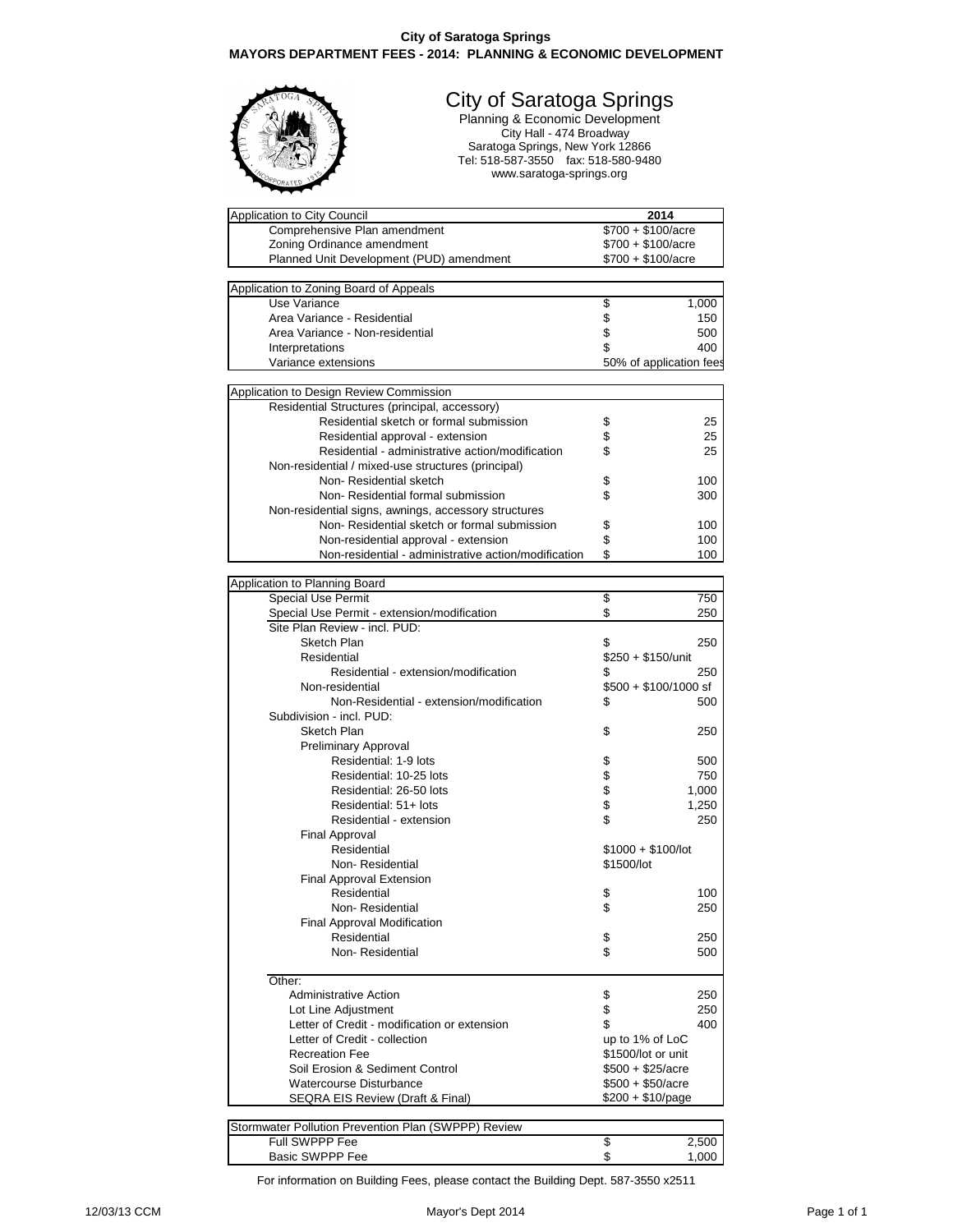## **City of Saratoga Springs MAYORS DEPARTMENT FEES - 2014: VISITOR CENTER**



## **2014 Visitor Center**

**Saratoga Springs Heritage Area Visitor Center** 

#### **RENTAL FEES:**

| <b>FOR PROFIT BUSINESS &amp; ORGANIZATIONS</b><br>Conference Room - 9 AM to 5PM |        | 2014                  |
|---------------------------------------------------------------------------------|--------|-----------------------|
| Full Day Use (8 hrs.)                                                           | 100.00 |                       |
| Half Day Use (4 hrs.)                                                           | 50.00  |                       |
| After Hours                                                                     |        | 25.00 per hr.         |
| <b>Expanded Use of Building</b>                                                 |        |                       |
| (main visitor area, back patio garden area)                                     |        | 50.00 per hr.         |
| <b>Kitchen</b>                                                                  | 10.00  |                       |
| (access and use of VC appliances)                                               |        |                       |
| <b>NOT-FOR-PROFIT BUSINESS &amp; ORGANIZATIONS</b>                              |        |                       |
| Conference Room - 9 AM to 5PM                                                   |        |                       |
| (available for hourly blocks of time<br>or full and partial days)               |        | 15.00 per 2 hr. block |
| <b>After Hours</b>                                                              |        | 15.00 per hr.         |
| <b>Expanded Use of Building</b>                                                 |        | 25.00 per hr.         |
| (main visitor area, back patio garden area)                                     |        |                       |
| Kitchen                                                                         | 6.00   |                       |
| (access and use of VC appliances)                                               |        |                       |
|                                                                                 |        |                       |

#### **OTHER RELATED FACILITY CHARGES**

| <b>Front Lawn Area</b><br>(during VC Hours of Operation only)                                                                 | 100.00 | per event |
|-------------------------------------------------------------------------------------------------------------------------------|--------|-----------|
| Use of tent on Front Lawn<br>A \$10 Public Assembly Permit must be obtained<br>at the Office of the Commissioner of Accounts. | 100.00 | per event |
| <b>Caterer Fee</b><br>This fee is assessed when a client utilizes<br>a caterer on the premises.                               | 50.00  | per event |
| <b>Equipment Fee</b><br>For one or any of the following: laptop, projector or screen                                          | 25.00  | per event |

#### **Damaged equipment will be assessed an additional charge of \$100.00**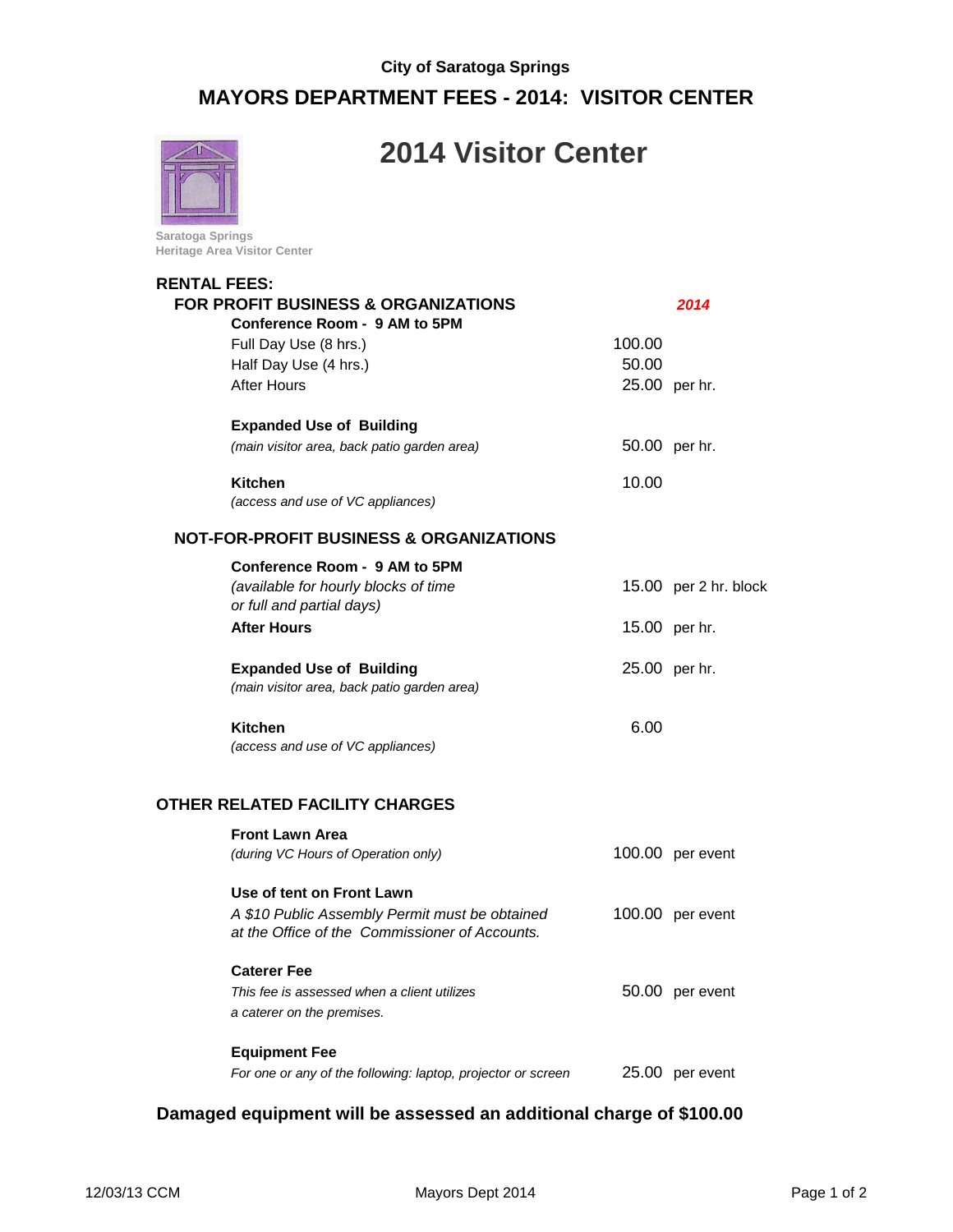## **MAYORS DEPARTMENT FEES - 2014: VISITOR CENTER**

|                                                                    | <b>2014 Visitor Center</b> |                 |
|--------------------------------------------------------------------|----------------------------|-----------------|
| <b>BROCHURE MEMBERSHIPS</b>                                        |                            | 2014            |
| Annual fee<br>(stock brochures from businesses<br>& organizations) | 95.00                      |                 |
| <b>WATER MACHINE VENDING</b>                                       |                            | $1.25$ per btl. |
| <b>COPY CHARGES</b>                                                |                            |                 |
| Information Sheets copied on site:<br>letter & legal size:         |                            |                 |
| Double sided<br>B&W copies & brochures                             | 0.50 ea.                   |                 |
| Double sided<br><b>Color Self-Guided Tour Brochure</b>             | $0.50$ ea.                 |                 |
| Single sided<br><b>B&amp;W</b> copies                              | 0.25 ea.                   |                 |
| Single sided<br>Color copies                                       | $0.50$ ea.                 |                 |
| <u>11" x 17" size:</u><br>Single sided                             |                            |                 |
| <b>B&amp;W</b> copies                                              | $0.50$ ea.                 |                 |
| Single sided<br>Color copies                                       | 1.00 ea.                   |                 |
|                                                                    |                            |                 |

#### **TOURS**

|                                                       | 2014                                          |
|-------------------------------------------------------|-----------------------------------------------|
| <b>Guided Walking Tour</b>                            | 5.00 per person<br>(children 12 & under free) |
| "Step-on" Guide for Buses                             |                                               |
| (VC provides onboard tour quides for chartered buses) |                                               |
| Commercial Tours                                      | 100.00 2 hr. tour                             |
|                                                       |                                               |

## Additional tour time 50.00 per hr. School Tours 75.00

#### **ELEMENTARY SCHOOL PROGRAMS**

| "HHH" Fourth Grade Education Program | 3.50 per person |
|--------------------------------------|-----------------|
| <b>First Grade Education Program</b> | 2.00 per person |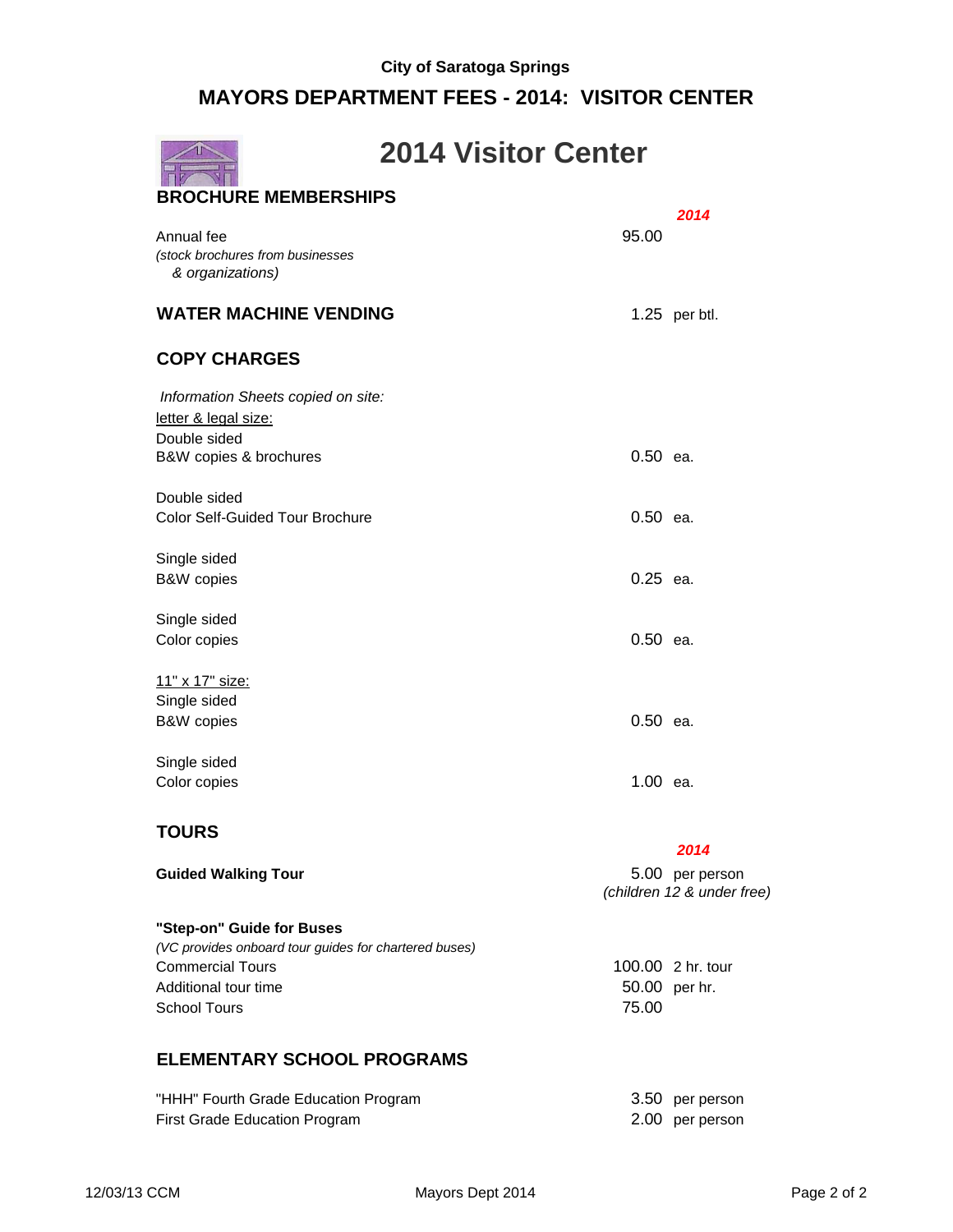#### **City of Saratoga Springs RECREATION DEPARTMENT FEES - 2014: Camp Saradac Fees**

Additional Information: Limited scholarships are available on a first come, first served basis. Prior to camp payment in full is required Standard Camp Hours 8:45am-4:45pm Before/After Care Hours: 7:30am-6:00pm

| <b>RESIDENCY</b>                                          | # OF WEEKS    | <b>INCOME LEVEL</b> | # OF CHILDREN    | <b>FEES</b>  |
|-----------------------------------------------------------|---------------|---------------------|------------------|--------------|
| <b>Cost for Standard Camp Hours</b>                       |               |                     |                  |              |
| <b>CITY RESIDENT</b>                                      | <b>WFFKIY</b> | <b>ALL</b>          | PER CHILD        | \$<br>170.00 |
| <b>NON-CITY RESIDENT</b>                                  | <b>WEEKLY</b> | <b>ALL</b>          | PER CHILD        | \$<br>235.00 |
| Discounted rate for signing up the full camp season       |               |                     |                  |              |
| <b>CITY RESIDENT</b>                                      | 7 WEEKS       | AII                 | <b>PER CHILD</b> | \$<br>695.00 |
| <b>NON-CITY</b>                                           | 7 WEEKS       | <b>ALL</b>          | <b>PER CHILD</b> | \$<br>950.00 |
| <b>Cost for Before Care Camp Hours</b>                    |               |                     |                  |              |
| <b>CITY RESIDENT</b>                                      | <b>WFFKIY</b> | AI I                | PER CHILD        | \$<br>30     |
| <b>NON-CITY RESIDENT</b>                                  | <b>WEEKLY</b> | <b>ALL</b>          | PER CHILD        | \$<br>40     |
| <b>Cost for After Care Camp Hours</b>                     |               |                     |                  |              |
| <b>CITY RESIDENT</b>                                      | <b>WEEKLY</b> | <b>ALL</b>          | PER CHILD        | \$<br>30     |
| <b>NON-CITY RESIDENT</b>                                  | <b>WEEKLY</b> | <b>ALL</b>          | PER CHILD        | \$<br>40     |
| <b>Additional Fees</b>                                    |               |                     |                  |              |
| T-SHIRT FEE *per shirt. Each camper receives 1 shirt FREE |               |                     |                  | \$<br>5.00   |
| <b>LATE REGISTRATION FEE</b>                              |               |                     |                  | \$<br>25.00  |

**Limited scholarships are available on a first come first served basis. To receive a scholarship information and an application please visit the Recreation Center at 15 vanderbilt ave. Saratoga Springs NY 12866**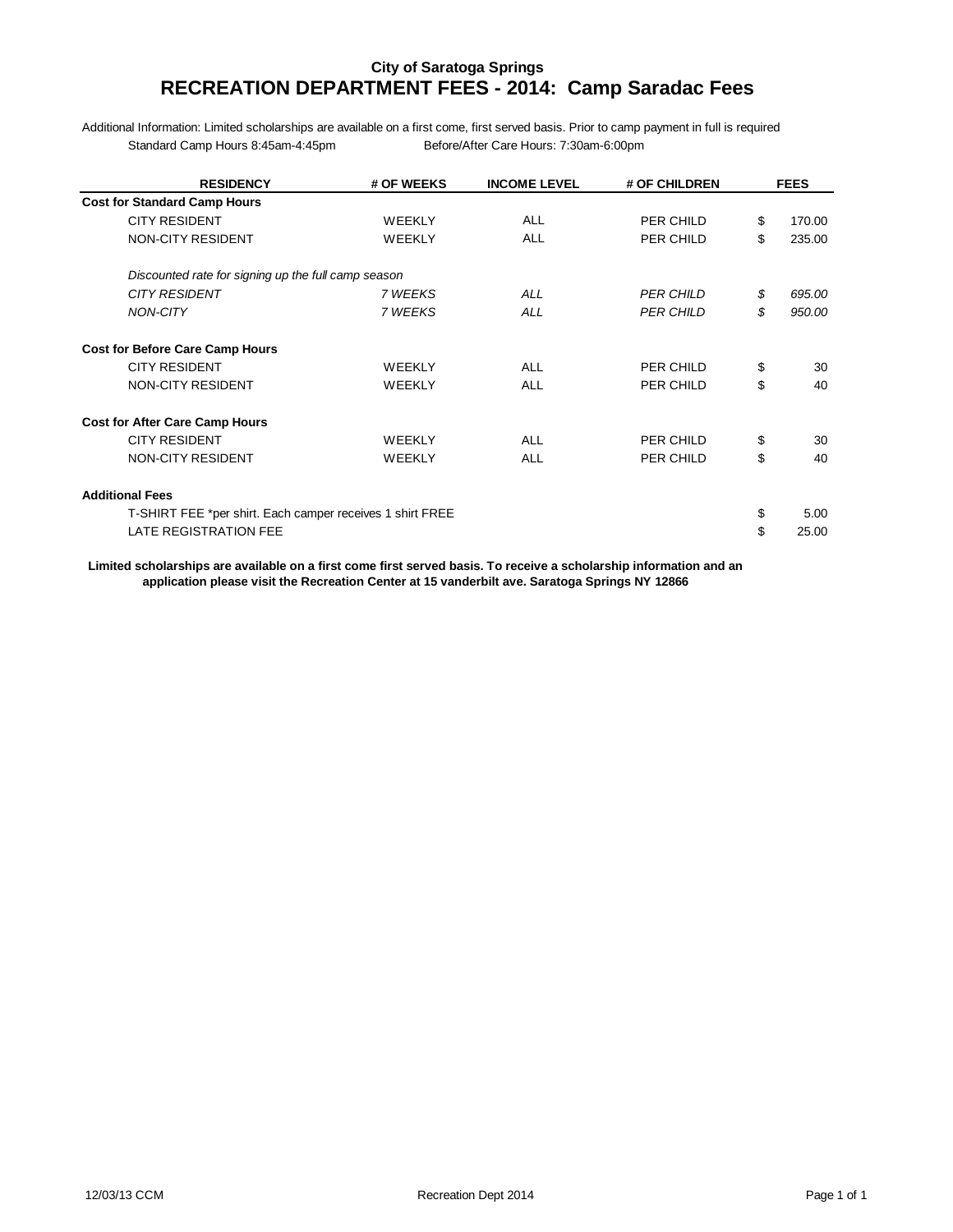## **RECREATION DEPARTMENT FEES - 2014: Field User Agreement Fees City of Saratoga Springs**

#### **Field/Facilities in this Rate Fee Include**

East Side, West Side, South Side, North Side Fields, Veteran's Memorial Park, Geyser Park All practice and game schedules must be submitted to the recreation department prior to using any field/facility

| <b>DESCRIPTION</b>                                 |                                                                                                                     | <b>FEES</b>  |
|----------------------------------------------------|---------------------------------------------------------------------------------------------------------------------|--------------|
| <b>Field Use Fee</b>                               |                                                                                                                     |              |
| <b>Includes Practices and Games</b>                |                                                                                                                     |              |
|                                                    | Small Fields- East & West Side: Major, Minor, Tee ball and Bantam; Veterans Memorial Softball Fields                |              |
| Hourly Rate:                                       | <b>School District User Group</b>                                                                                   | \$<br>2.00   |
|                                                    | Non School District User Group                                                                                      | \$<br>5.00   |
|                                                    | Tournament Fee: Per Day per Site Fee                                                                                | \$<br>125.00 |
|                                                    | Games will be scheduled in 2hr blocks unless organizations arrange otherwise with Rec Dept. in writing.             |              |
|                                                    | Large Fields- East Side: Jim King, Big Baseball, Football; West Big Field, Veterans Memorial Baseball Field         |              |
| Hourly Rate:                                       | <b>School District User Group</b>                                                                                   | \$<br>15.00  |
|                                                    | Non School District User Group                                                                                      | \$<br>20.00  |
|                                                    | Tournament Fee: Per Day per Site                                                                                    | \$175.00     |
|                                                    | Games will be scheduled in 2 1/2hr blocks unless organizations arrange otherwise with Rec Dept. in writing.         |              |
| Field. IE North Side Soccer or Lacrosse.           | Other Fields- Depending on the program request, other field locations will be categorized as a Small Field or Large | \$ Varies    |
| <b>Additional Fees</b>                             |                                                                                                                     |              |
| Light Fee per game/practice (2 1/2 hour limit)     |                                                                                                                     | \$<br>50.00  |
| DPW Overtime Set-up Fee on Mondays & Tuesdays      |                                                                                                                     | \$<br>45.00  |
|                                                    | Port-A-John Tournament Fee-one per site/per day required                                                            | \$<br>40.00  |
|                                                    | Surcharge Fee added if Organizations do not Clean up after games/practices                                          | \$<br>50.00  |
| "No Show Fee" must be paid within 5 business days  |                                                                                                                     | \$<br>50.00  |
| <b>Field Rental Fees for Camp Programs</b>         |                                                                                                                     |              |
| For Profit Organizations for five weekdays fee     |                                                                                                                     | \$325.00     |
| Not-For-Profit Organizations for five weekdays fee |                                                                                                                     | \$200.00     |
| <b>Tennis and Court Rental Fee</b>                 |                                                                                                                     |              |
| 1 court per hour                                   |                                                                                                                     | \$10.00      |
| <b>Payment Schedule</b>                            |                                                                                                                     |              |
|                                                    | Initial Fee to be paid with signed user agreement before a schedule is accepted.                                    |              |
|                                                    | All Additional Fees must be Pre-Paid before field/facility usage.                                                   |              |
|                                                    | Hourly Overtime charge must be paid within 5 business days                                                          | \$<br>15.00  |
| Returned check fee                                 |                                                                                                                     | \$<br>25.00  |
|                                                    | The Saratoga Springs City School District Teams will not be charged for field usage on                              |              |

East & West Side Fields due to the fact that they owned the fields.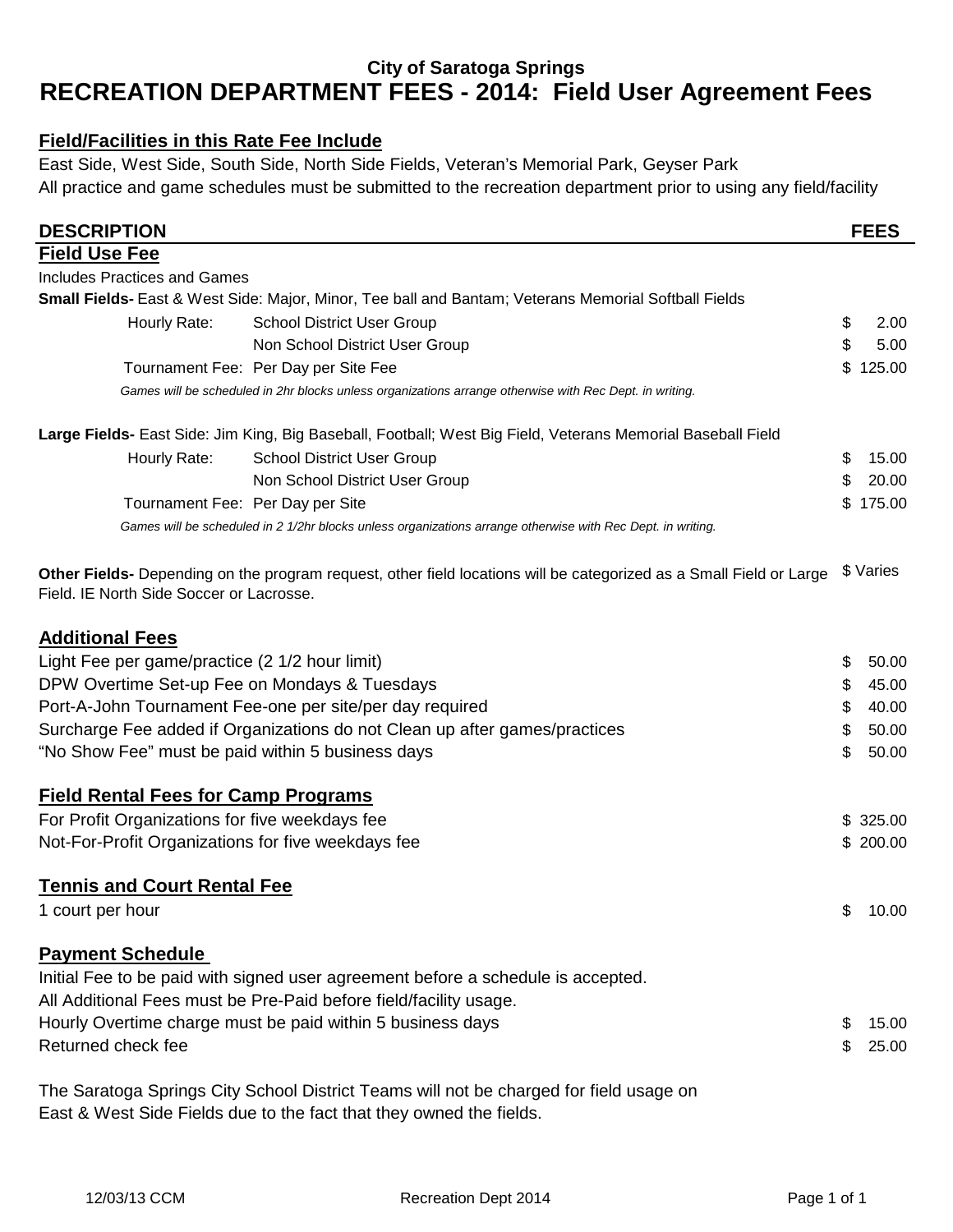## **City of Saratoga Springs RECREATION DEPARTMENT FEES - 2014: YOUTH PARKING\***

All Proceeds from the Youth Parking program helps support the Saratoga Springs Recreation Department.

| <b>LOCATION</b>                               |                   | <b>FEES</b> |
|-----------------------------------------------|-------------------|-------------|
| <b>DAILY TICKETS-JACKSON STREET</b>           |                   |             |
|                                               |                   | 6.00        |
| (Follows NYRA schedule)                       | Monday-Thursday   | \$          |
|                                               | Friday-Sunday     | \$<br>8.00  |
|                                               | Whitney           | \$<br>10.00 |
|                                               | Alabama           | \$<br>10.00 |
|                                               | Traver's Day      | \$<br>15.00 |
| <b>DAILY TICKETS-WRIGHT STREET</b>            |                   |             |
| (Follows NYRA schedule)                       | Monday-Thursday   | \$<br>8.00  |
|                                               | Friday-Sunday     | \$<br>10.00 |
|                                               | Whitney           | \$<br>12.00 |
|                                               | Alabama           | \$<br>12.00 |
|                                               | Traver's Day      | \$<br>20.00 |
| <b>DOWN TOWN FEES</b>                         |                   |             |
| Phila Street Garage, lower deck only          | Sunday - Thursday | \$<br>8.00  |
| 1st Weekend in July - Labor Day (No Tuesdays) | Friday - Saturday | \$<br>10.00 |

## **\* WE RESERVE THE OPTION TO RAISE OR REDUCE PRICES TO MEET COMPETITION**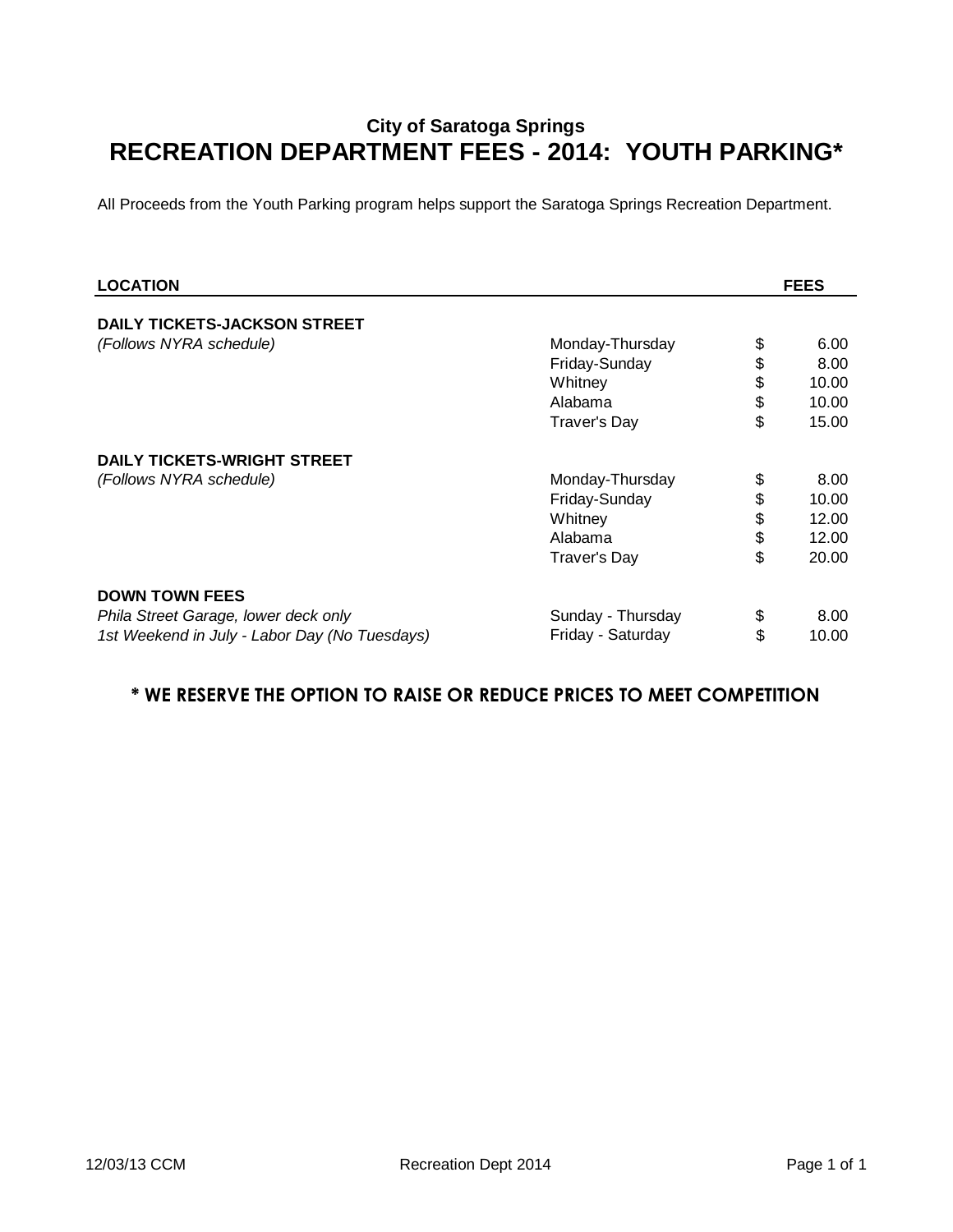## **City of Saratoga Springs RECREATION DEPARTMENT FEES - 2014: Recreation Center Rentals**

The following fees are the standard fees for facility rental and programs. We reserve the option to raise or reduce prices to meet competition.

| <b>DESCRIPTION</b>                                                               | <b>FEES</b>  |
|----------------------------------------------------------------------------------|--------------|
| <b>Junior Court Rental Per Hour</b>                                              |              |
| City Residents / Not-for-Profits Inside the School District                      | \$<br>45.00  |
| School District Residents / Not-for-Profits Outside the School District          | \$<br>65.00  |
| Non School District Residents & For Profit Organizations                         | \$<br>75.00  |
| <b>Collegiate Court Rental Per Hour</b>                                          |              |
| City Residents / Not-for-Profits Inside the School District                      | \$<br>75.00  |
| School District Residents / Not-for-Profits Outside the School District          | \$<br>95.00  |
| Non School District Residents & For Profit Organizations                         | \$<br>105.00 |
| <b>Specialty Hourly Rate</b>                                                     | \$<br>25.00  |
| To apply for the special hourly rate submit request to the recreation department |              |
| <b>Court Lag Rates</b>                                                           |              |
| Monday-Friday 8am-2:30pm, Non Vacation/Non Holiday Rate per Hour                 | \$<br>25.00  |
| <b>Court Rental Maintenance Fee-</b> per hour / per court as necessary           |              |
| City Residents / Not-for-Profits Inside the School District                      | \$<br>25.00  |
| School District Residents / Not-for-Profits Outside the School District          | \$<br>25.00  |
| Non School District Residents & For Profit Organizations                         | \$<br>25.00  |
| <b>Kitchen / Concession Rental Per Day</b>                                       |              |
| City Residents / Not-for-Profits Inside the School District                      | \$<br>75.00  |
| School District Residents / Not-for-Profits Outside the School District          | \$<br>100.00 |
| Non School District Residents & For Profit Organizations                         | \$<br>125.00 |
| *Requires Rental of Multipurpose room. See rates below.                          |              |
| <b>Multipurpose/Game Room Rental Per Hour</b>                                    |              |
| City Residents / Not-for-Profits Inside the School District                      | \$<br>15.00  |
| School District Residents / Not-for-Profits Outside the School District          | \$<br>20.00  |
| Non School District Residents & For Profit Organizations                         | \$<br>25.00  |
| <b>Maintenance Fee-</b> Clean up and Set up as necessary                         |              |
| City Residents / Not-for-Profits Inside the School District                      | \$<br>25.00  |
| School District Residents / Not-for-Profits Outside the School District          | \$<br>25.00  |
| Non School District Residents & For Profit Organizations                         | \$<br>25.00  |
| *Applies if rental requires set up and/or excessive clean up                     |              |
| Sports with a Purpose Program/Second Chance Sports Rate (Racquetball Court)      | \$<br>30.00  |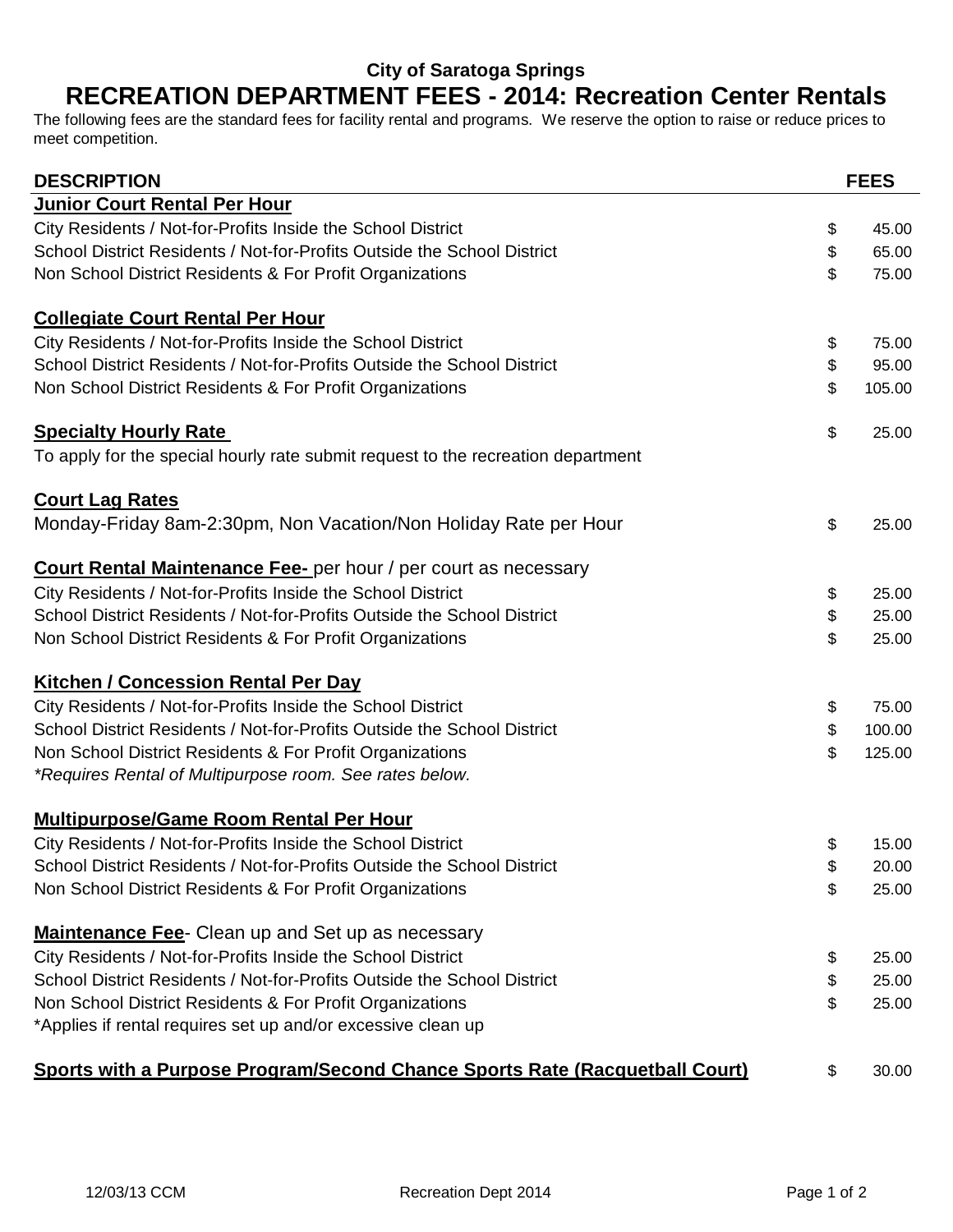## **City of Saratoga Springs**

## **RECREATION DEPARTMENT FEES - 2014: Recreation Center Rentals**

The following fees are the standard fees for facility rental and programs. We reserve the option to raise or reduce prices to meet competition.

| <b>DESCRIPTION</b>                                                                                                                                                                                                                   |          | <b>FEES</b> |
|--------------------------------------------------------------------------------------------------------------------------------------------------------------------------------------------------------------------------------------|----------|-------------|
| <b>Batting Cages per hour</b>                                                                                                                                                                                                        |          |             |
| City Residents / Not-for-Profits Inside the School District                                                                                                                                                                          | \$       | 55.00       |
| School District Residents / Not-for-Profits Outside the School District                                                                                                                                                              | \$       | 75.00       |
| Non School District Residents & For Profit Organizations                                                                                                                                                                             | \$       | 95.00       |
| *The fee includes the use of 1 junior court                                                                                                                                                                                          |          |             |
| <b>Tournament Fee</b>                                                                                                                                                                                                                |          |             |
| Per Junior High Court                                                                                                                                                                                                                | \$       | 1,000.00    |
| Per Collegiate Court (2 Junior High Courts)                                                                                                                                                                                          | \$       | 2,000.00    |
| 4 Junior Courts (Whole Gym), Kitchen, Multipurpose Room, and Game Room                                                                                                                                                               | \$       | 4,000.00    |
| *Fee includes starting Saturday morning and ending Sunday Evening. Times and days are negotiable                                                                                                                                     |          |             |
| *Fee includes scoreboards, player/coach chairs and tables                                                                                                                                                                            |          |             |
| <b>Tournament Payment Schedule</b>                                                                                                                                                                                                   |          |             |
| Non Refundable Deposit with Signed License Agreement- or 25% of total bill                                                                                                                                                           |          | 250.00      |
| <b>Returned Check</b>                                                                                                                                                                                                                | \$<br>\$ | 25.00       |
| Final Balance due upon arrival, before function begins                                                                                                                                                                               |          |             |
| All additional required documents must be submitted two weeks prior                                                                                                                                                                  |          |             |
| Space will not be held until a signed license agreement has been submitted with your non refundable deposit                                                                                                                          |          |             |
| Please submit schedule in writing to recreservations@saratoga-springs.org                                                                                                                                                            |          |             |
| Checks should be made payable to Commissioner of Finance and returned to:                                                                                                                                                            |          |             |
| Saratoga Springs Recreation Center, 15 Vanderbilt Avenue, Saratoga Springs, NY 12866                                                                                                                                                 |          |             |
|                                                                                                                                                                                                                                      |          |             |
| <b>Special Events</b>                                                                                                                                                                                                                | \$       | Varies      |
| Craft shows, flea markets, etcRate is based on Contractual Agreement                                                                                                                                                                 |          |             |
| <b>Special Notes:</b>                                                                                                                                                                                                                |          |             |
| Reciprocated Rates: The city will reciprocate a reduced rental rate for organization the city rents from. Such                                                                                                                       |          |             |
| groups included but not limited to: Baseball, softball, adult basketball/volleyball/lacrosse,                                                                                                                                        |          |             |
| navy, kickboxing, inline hockey, and Boces.                                                                                                                                                                                          |          |             |
| Daily Fees: Please review Recreation Department Fees - 2013: Programs for drop in rates, open gym time and<br>more program information                                                                                               |          |             |
| Lag Rates and Multiple Court Rates available upon Request                                                                                                                                                                            |          |             |
| In a case of a conflict between user groups, the City of Saratoga Springs Recreation Department schedule will take precedence<br>We reserve the option to raise or reduce the prices to meet competition and the needs of the rental |          |             |
|                                                                                                                                                                                                                                      |          |             |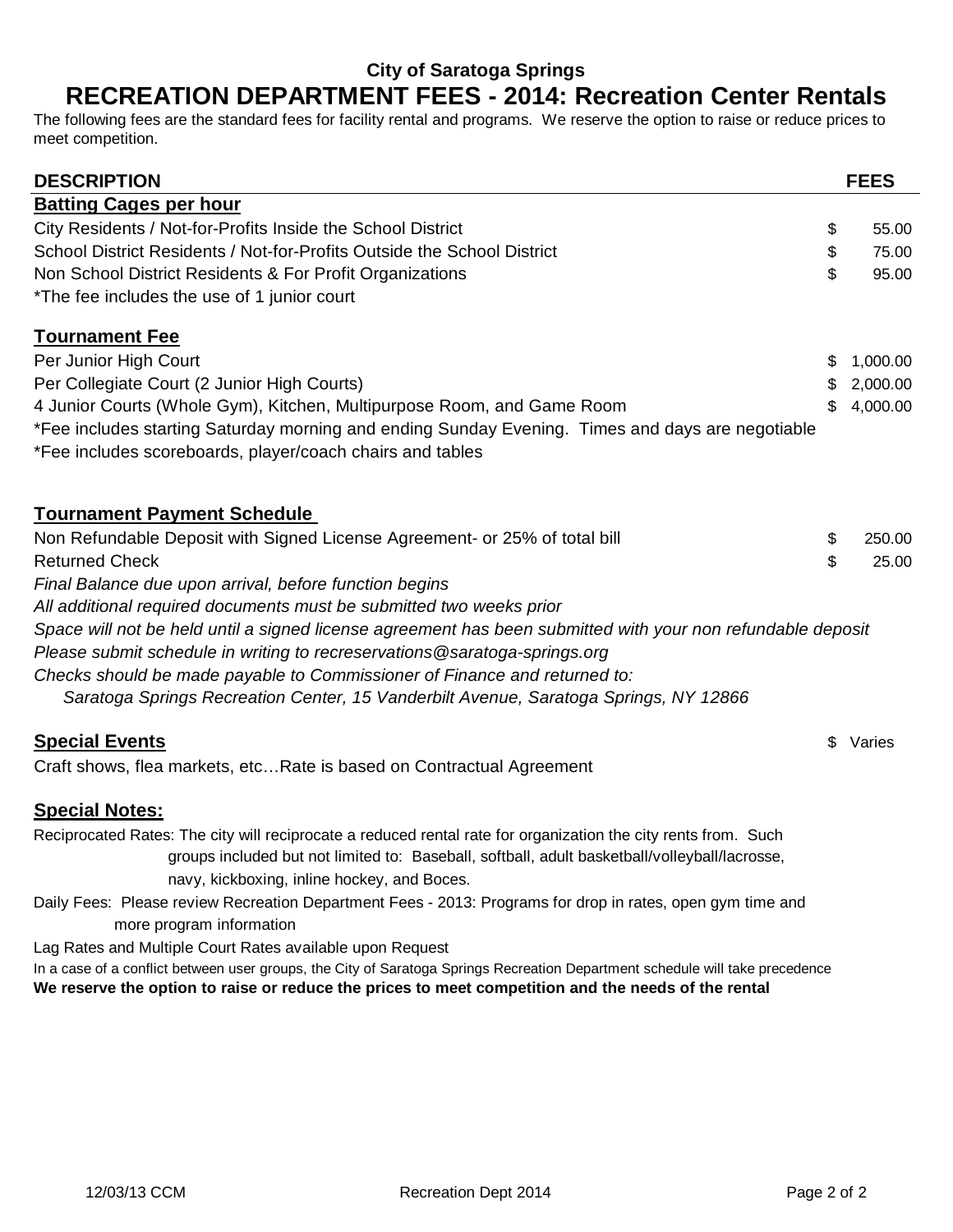## **City of Saratoga Springs RECREATION DEPARTMENT FEES - 2014: Ice Rink Fee**

**The Ice Rink Fees will be effective on July 1, 2014**

| <b>Description</b>                                                       |          | <b>Fees</b>    |  |
|--------------------------------------------------------------------------|----------|----------------|--|
| <b>VERNON ARENA - HOURLY RATE</b>                                        |          |                |  |
| <b>CITY USER GROUPS</b>                                                  | \$       | 150.00         |  |
| NON-CITY USER GROUPS                                                     | \$       | 170.00         |  |
| Groups such as BOCES, WALDORF SCHOOL of SARATOGA SPRINGS,                |          |                |  |
| etc. during off peak day time school hours Monday - Friday will be FREE, |          |                |  |
| or be given a REDUCED FEE. If ice is needed by other customers,          |          |                |  |
| they will be given priority.                                             |          |                |  |
| <b>WEIBEL AVENUE ICE RINK - HOURLY RATE</b>                              |          |                |  |
| CITY USER GROUPS- Summer Rental                                          | \$       | 175.00         |  |
| NON-CITY USER GROUPS- Summer Rental                                      | \$       | 185.00         |  |
| CITY USER GROUPS- Sun-Sat: 12 MID - 10 AM                                | \$       | 150.00         |  |
| NON-CITY USER GROUPS- Sun-Sat: 12 MID - 10 AM                            | \$       | 180.00         |  |
| CITY USER GROUPS- Sun-Sat: 10 AM - 12 MID                                | \$       | 160.00         |  |
| NON-CITY USER GROUPS- Sun-Sat: 10 AM - 12 MID                            | \$       | 185.00         |  |
| <b>PUBLIC ICE SKATING</b>                                                |          |                |  |
| CITY RESIDENT- CHILD/SENIOR W/ CARD                                      | \$       | 3.00           |  |
| CITY RESIDENT- ADULT W/CARD                                              | \$       | 4.00           |  |
| NON-CITY RESIDENT- CHILD/SENIOR CITIZEN                                  | \$       | 4.00           |  |
|                                                                          |          |                |  |
| NON-CITY RESIDENT- ADULT                                                 | \$       | 5.00           |  |
| Must show proof of Residency                                             |          |                |  |
| Fees includes family, lunch skate                                        |          |                |  |
| CITY RESIDENT- OPEN ADULT HOCKEY PLAYERS 50+                             | \$       | 8.00           |  |
| NON-CITY RESIDENT- OPEN ADULT HOCKEY PLAYERS 50+                         | \$       | 10.00          |  |
| CITY RESIDENT- OPEN ADULT HOCKEY PLAYERS Under 50                        | \$       | 10.00          |  |
| NON-CITY RESIDENT- OPEN ADULT HOCKEY PLAYERS Under 50                    | \$       | 12.00          |  |
| CITY RESIDENT- BROOMBALL, OPEN STICK OR W/COACH PLAYERS 50+ UNDER 18     | \$       | 8.00           |  |
| CITY RESIDENT- BROOMBALL, OPEN STICK OR W/COACH PLAYERS Under 50         | \$       | 10.00          |  |
| NON-CITY RESIDENT- BROOMBALL, OPEN STICK OR W/COACH PLAYERS 50+ UNDER 18 | \$       | 10.00          |  |
| NON-CITY RESIDENT- BROOMBALL, OPEN STICK OR W/COACH PLAYERS Under 50     | \$       | 12.00          |  |
| BROOMBALL, OPEN STICK OR W/COACH - COACHES FEE                           | \$       | 5.00           |  |
| <b>GOALIES</b>                                                           |          | <b>FREE</b>    |  |
| DANCE ON ICE (Gates are split with organizations)                        | \$       | 7.00           |  |
| ADULT PROGRAMS AND FIGURE SKATING WITH OR WITHOUT LESSONS                |          |                |  |
|                                                                          |          | 10.00          |  |
| CITY RESIDENT- CHILD/SENIOR W/ CARD                                      | \$       |                |  |
| CITY RESIDENT- ADULT W/CARD<br>NON-CITY RESIDENT- CHILD/SENIOR CITIZEN   | \$       | 12.00          |  |
| NON-CITY RESIDENT- ADULT                                                 | \$       | 12.00<br>14.00 |  |
| <b>6AM SKATE</b>                                                         | \$<br>\$ | 17.00          |  |
| <b>INSTRUCTOR</b>                                                        | \$       | 5.00           |  |
|                                                                          |          |                |  |
| <b>LOST MEMBER CARD</b><br>\$                                            |          |                |  |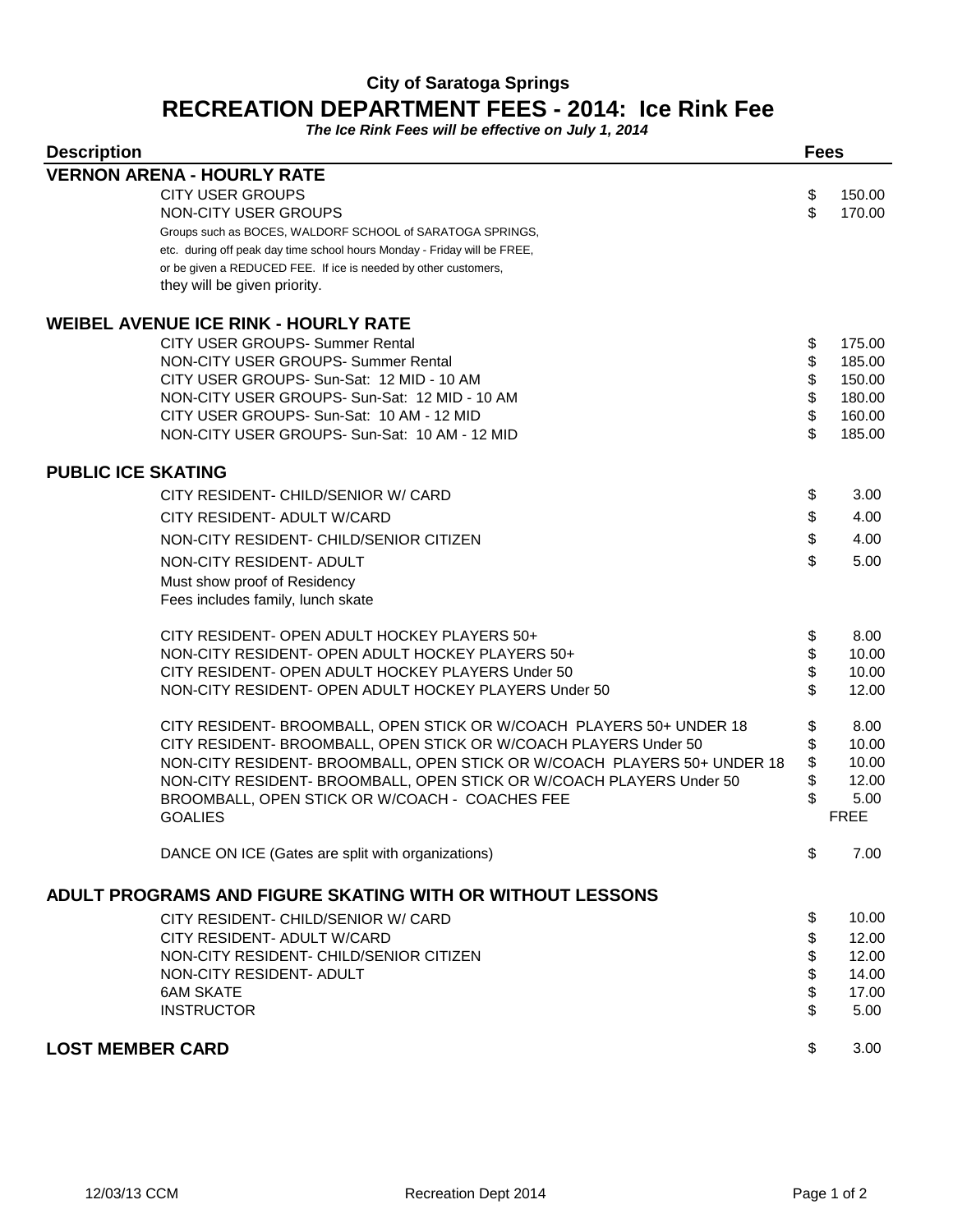## **City of Saratoga Springs RECREATION DEPARTMENT FEES - 2014: Ice Rink Fee**

**The Ice Rink Fees will be effective on July 1, 2014**

| <b>Description</b>      |                                                                                            |          | <b>Fees</b>    |
|-------------------------|--------------------------------------------------------------------------------------------|----------|----------------|
| <b>PUNCH CARD</b>       |                                                                                            |          | \$ Varies      |
|                         | Applies to open adult hockey, figure, and stick.                                           |          |                |
|                         | Punch Card - \$1 per session discount 10 sessions                                          |          |                |
|                         | No refunds on lost punch cards                                                             |          |                |
| <b>BIRTHDAY PARTIES</b> |                                                                                            | \$       | Varies         |
|                         |                                                                                            |          |                |
|                         | SAME PRICES AS THE SKATING SESSIONS THAT<br>THE PARTY IS USING & RENTALS                   |          |                |
|                         |                                                                                            |          |                |
|                         | Intro to Ice Skating (Summer, Winter Session I, or Winter Session II) formerly kinderskate |          |                |
|                         | <b>CITY RESIDENT</b><br><b>NON-CITY RESIDENT</b>                                           | \$<br>\$ | 40.00<br>70.00 |
|                         |                                                                                            |          |                |
| <b>SKATE LESSONS</b>    |                                                                                            |          |                |
|                         | <b>CITY RESIDENT</b>                                                                       | \$       | 40.00          |
|                         | NON-CITY RESIDENT                                                                          | \$       | 70.00          |
|                         | <b>VACATION WEEK PROGRAM</b>                                                               |          |                |
|                         | CITY RESIDENT - EACH DAY                                                                   | \$       | 10.00          |
|                         | NON-CITY RESIDENT - EACH DAY                                                               | \$       | 12.00          |
| <b>BANNERS</b>          |                                                                                            |          |                |
|                         | INSTALLATION OF BANNER                                                                     | \$       | 50.00          |
|                         | REPLACE BANNER IN THE SAME LOCATION                                                        | \$       | 25.00          |
|                         | FOR PROFIT ORGANIZATION ANNUAL FEE                                                         | \$       | 50.00          |
| <b>SKATE SHOP</b>       |                                                                                            |          |                |
|                         | <b>CLEAR OR COLORED TAPE</b>                                                               | \$       | 4.00           |
|                         | <b>FIGURE BLADEGUARD</b>                                                                   | \$       | 8.00           |
|                         | <b>HELMET REPAIR KIT</b>                                                                   | \$       | 12.00          |
|                         | <b>HOCKEY/FIGURE LACES</b>                                                                 | \$       | 5.00           |
|                         | <b>LACE TIGHTENER</b>                                                                      | \$       | 4.00           |
|                         | <b>MOUTH GUARDS</b>                                                                        | \$       | 2.00           |
|                         | <b>NUTS &amp; BOLTS</b>                                                                    | \$       | 3.00           |
|                         | <b>SKATE RENTAL</b>                                                                        | \$       | 4.00           |
|                         | <b>SKATE SHARPENING</b>                                                                    | \$       | 4.00           |
|                         | <b>TUFF TERRYS</b><br><b>NECK GUARD</b>                                                    | \$<br>\$ | 12.00<br>10.00 |
|                         |                                                                                            |          |                |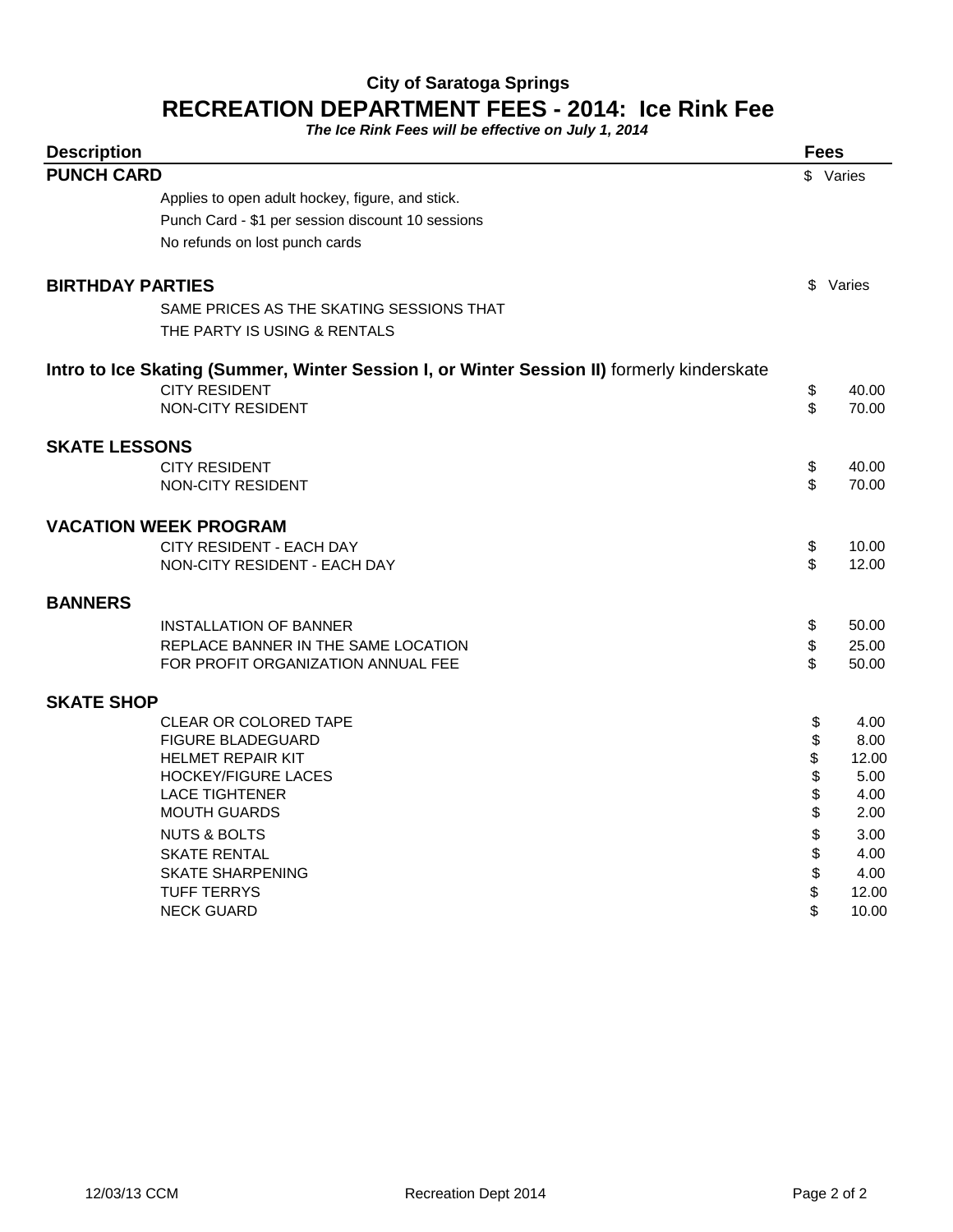## **City of Saratoga Springs RECREATION DEPARTMENT FEES - 2014: PROGRAMS**

|                                                                                               |                          | <b>SCHOOL</b>   | <b>NON-SCHOOL</b> |                                             |
|-----------------------------------------------------------------------------------------------|--------------------------|-----------------|-------------------|---------------------------------------------|
|                                                                                               | <b>CITY</b>              | <b>DISTRICT</b> | <b>DISTRICT</b>   |                                             |
| <b>PROGRAMS</b>                                                                               | <b>RESIDENT RESIDENT</b> |                 | <b>RESIDENT</b>   | <b>Additional Prices</b>                    |
| Winter Basketball (Boys/Girls)                                                                | \$80                     | \$100           | \$125             |                                             |
| Intro to Basketball                                                                           | \$50                     | \$75            | \$100             |                                             |
| Indoor Floor Hockey                                                                           | \$70                     | \$70            | \$90              |                                             |
| Adult Basketball Program/League                                                               | \$70                     | \$70            | \$90              | Team Fee-\$200/\$400                        |
| Noon-time Basketball Association program                                                      | \$50                     | \$50            | \$75              |                                             |
| College Winter Break Basketball League                                                        | \$20                     | \$25            | \$25              |                                             |
| <b>Walking Program</b>                                                                        | \$25                     | \$28            | \$30              | Senior \$20                                 |
| Golf World                                                                                    | \$50                     | \$50            | \$70              | Senior 55+ - \$35                           |
| <b>Community Music Workshop/Lessons</b>                                                       | \$70                     | \$70            | \$90              | Senior 55+ - \$35                           |
| Fitness Class 4 weeks 2classes/week                                                           | \$42                     | \$60            | \$75              |                                             |
| Fitness Class 4 weeks 1 class/week                                                            | \$22                     | \$30            | \$38              |                                             |
| Fitness Class Drop In                                                                         | \$6                      | \$8             | \$10              |                                             |
| <b>Beginning Knitting</b>                                                                     | \$60                     | \$60            | \$60              | Senior- \$35, 1 dayOCSF/SC YB workshop-FREE |
| <b>Flag Football</b>                                                                          | \$60                     | \$60            | \$80              | Team Fee- \$400                             |
| Softball League                                                                               | \$60                     | \$60            | \$80              | Team Fee-\$400                              |
| Kickball League                                                                               | \$60                     | \$60            | \$80              | Team Fee-\$400                              |
| <b>Bike Safety Day</b>                                                                        | \$0                      | \$0             | \$0               | <b>FREE</b>                                 |
| Jr. Sluggers                                                                                  | \$70                     | \$70            | \$90              |                                             |
| Squirts Program                                                                               | \$50                     | \$70            | \$90              |                                             |
| Squirts Program Drop in                                                                       | \$3                      | \$5             | \$7               |                                             |
| <b>Tiny Tee Ball</b>                                                                          | \$50                     | \$50            | \$70              |                                             |
| Sport's Hero Classes                                                                          | \$50                     | \$50            | \$70              |                                             |
| Dance Classes                                                                                 | \$50                     | \$70            | \$90              | Senior- \$35, 1 dayOCSF/SC YB workshop-FREE |
| <b>Tiny Ballerina</b>                                                                         | \$50                     | \$70            | \$90              |                                             |
| Intro to Field Hockey                                                                         | \$50                     | \$50            | \$70              |                                             |
| <b>Spring Soccer</b>                                                                          | \$50                     | \$75            | \$100             |                                             |
| Spring Soccer Additional Child                                                                | \$35                     | \$60            | \$100             |                                             |
| Spring Soccer U4/U6                                                                           | \$35                     | \$60            | \$85              |                                             |
| <b>Fall Soccer</b>                                                                            | \$50                     | \$75            | \$100             |                                             |
| <b>Fall Soccer Additional Child</b>                                                           | \$35                     | \$60            | \$100             |                                             |
| Fall Soccer U4/U6                                                                             | \$35                     | \$60            | \$85              |                                             |
| Spring Lacrosse (Boys/Girls)                                                                  | \$50                     | \$75            | \$100             |                                             |
| Fall Lacrosse (Boys/Girls)                                                                    | \$50                     | \$75            | \$100             |                                             |
| Summer Basketball League (Boys/Girls)                                                         | \$75                     | \$75            | \$95              |                                             |
| Summer Basketball League 9th-12th grade                                                       | \$50                     | \$50            | \$70              |                                             |
| Skating for Groms Lessons Session 1                                                           | \$50                     | \$50            | \$70              |                                             |
| Skating for Groms Lessons Session 2                                                           | \$50                     | \$50            | \$70              |                                             |
| Box Lacrosse (Boys and Girls)                                                                 | \$75                     | \$75            | \$95              |                                             |
| <b>Winter Clinics</b>                                                                         | \$50                     | \$50            | \$70              |                                             |
|                                                                                               |                          |                 |                   |                                             |
| (Volleyball, Field Hockey, Girls Lacrosse, & others *4wks 1.5-2hrs)<br><b>Baseball Clinic</b> | \$70                     | \$70            | \$90              |                                             |
|                                                                                               |                          |                 |                   |                                             |
| (Co-sponsored by Rec Dept. and Saratoga Stampede. Fees split 50/50)<br><b>Summer Clinics</b>  | \$70                     | \$70            | \$90              |                                             |
|                                                                                               |                          |                 |                   |                                             |
| (basketball, volleyball, softball, baseball, tennis, soccer,                                  |                          |                 |                   |                                             |
| cheerleading, lacrosse, skate park and others)                                                |                          |                 |                   |                                             |
| *Running and Track are FREE CLINICS                                                           |                          |                 |                   |                                             |
| Pickelball Weekly Clinic                                                                      | \$65                     | \$65            | \$65              |                                             |
| Birthday Party Package- 10 people or less                                                     | \$100                    | \$125           | \$125             |                                             |
| Birthday Party Package- 11-20 people                                                          | \$150                    | \$175           | \$175             | \$10 for each Additional person             |